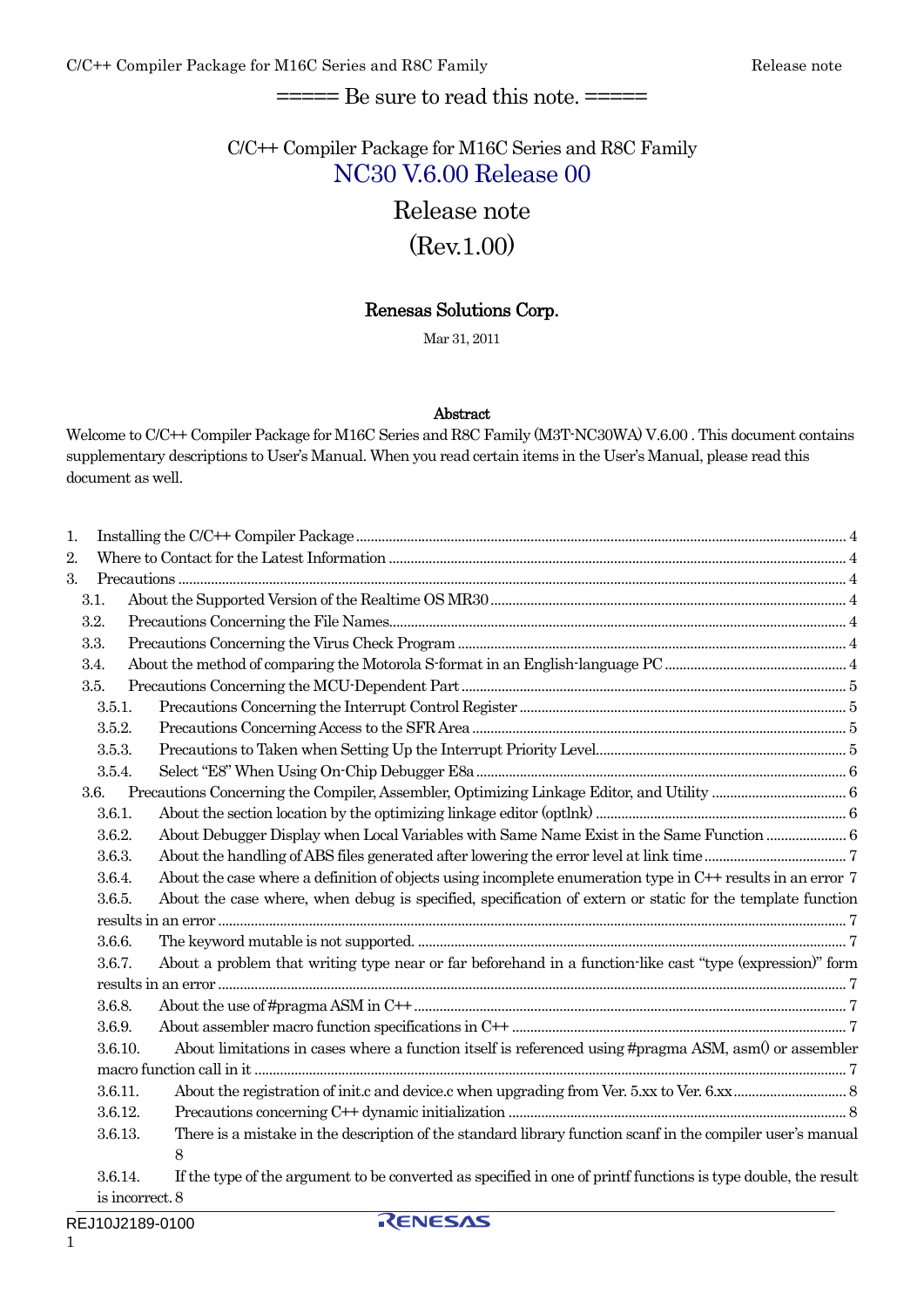|         | C/C++ Compiler Package for M16C Series and R8C Family                                                                      | Release note |
|---------|----------------------------------------------------------------------------------------------------------------------------|--------------|
| 3.6.15. | If the type of the argument to be converted as specified in one of scanf functions is a pointer to type                    |              |
|         |                                                                                                                            |              |
| 3.6.16. |                                                                                                                            |              |
| 3.6.17. |                                                                                                                            |              |
| 3.6.18. | Method of avoiding the fixed vector when locating sections in the R8C family (ROM 64KB or more) 10                         |              |
| 3.7.    |                                                                                                                            |              |
| 4.      |                                                                                                                            |              |
| 4.1.    |                                                                                                                            |              |
| 4.2.    |                                                                                                                            |              |
| 4.3.    |                                                                                                                            |              |
| 4.4.    | Linkage of standard libraries may not be possible when ffar pointer (fFP) or ffar RAM (fFRAM) is used 14                   |              |
| 4.5.    | Code hoisting optimize (which, from compound statements on both of if-else statements, puts common                         |              |
|         |                                                                                                                            |              |
| 4.6.    | In NC30 V.5xx, arguments were structures and  inline function definitions were an assembly macro. From                     |              |
|         |                                                                                                                            |              |
| 4.7.    | A problem that if functions and variables with the same name as those of the "functions and variables declared             |              |
|         | at file scope" are declared as extern in a function, no errors result even when they differ in type and the declaration in |              |
|         |                                                                                                                            |              |
| 4.8.    | A trouble that when writing successively to union members, writes are sometimes performed in a wrong order,                |              |
|         |                                                                                                                            |              |
| 4.9.    | A problem that if the size of operator is used in an additive expression of integer and array name a wrong size is         |              |
|         |                                                                                                                            |              |
| 4.10.   | A problem that a constant expression of floating type does not become zero when its value is smaller than the              |              |
|         |                                                                                                                            |              |
| 4.11.   | A problem that for a conditional expression that compares 0.0 and NaN, the operands are erroneously                        |              |
|         |                                                                                                                            |              |
| 4.12.   | A problem that when the compiler option $\cdot$ OS_MAX is selected, a forward referenced inline function results in        |              |
|         |                                                                                                                            |              |
| 4.13.   | A problem that an argument that has double-precision floating type in function declaration and has                         |              |
|         |                                                                                                                            |              |
| 4.14.   | A problem that an argument defined to be _Bool type in an old form function definition is erroneously read,                |              |
|         |                                                                                                                            |              |
| 4.15.   | A problem that if the type of a switch statement controlling expression is signed char, control does not branch            |              |
|         |                                                                                                                            |              |
| 4.16.   | A problem that if, when initializing the structure of auto variables, a function is called that returns a                  |              |
|         |                                                                                                                            |              |
| 4.17.   | A problem that if, while the compile option Oloop_unroll(OLU) is specified, an inline function call in a for               |              |
|         |                                                                                                                            |              |
| 4.18.   | A problem that constants larger than LONG_MAX written in a constant expression following #if or #elif were                 |              |
|         |                                                                                                                            |              |
| 4.19.   |                                                                                                                            |              |
| 4.20.   |                                                                                                                            |              |
| 4.21.   |                                                                                                                            |              |
| 4.22.   | Precautions concerning the case where structure members are initialized by an expression that includes the                 |              |
|         |                                                                                                                            |              |
| 4.23.   | Precautions concerning the case where the compile option -Ostack frame align (-OSFA) is used have been                     |              |
|         |                                                                                                                            |              |
| 4.24.   | Precautions concerning the type definition of an incomplete type structure or union have been corrected20                  |              |
| 5.      | Project conversion in the integrated development environment (High-performance Embedded Workshop, or HEW)21                |              |
| 5.1.    |                                                                                                                            |              |
| 6.      |                                                                                                                            |              |
| 7.      |                                                                                                                            |              |
| 7.1.    |                                                                                                                            |              |
|         |                                                                                                                            |              |

RENESAS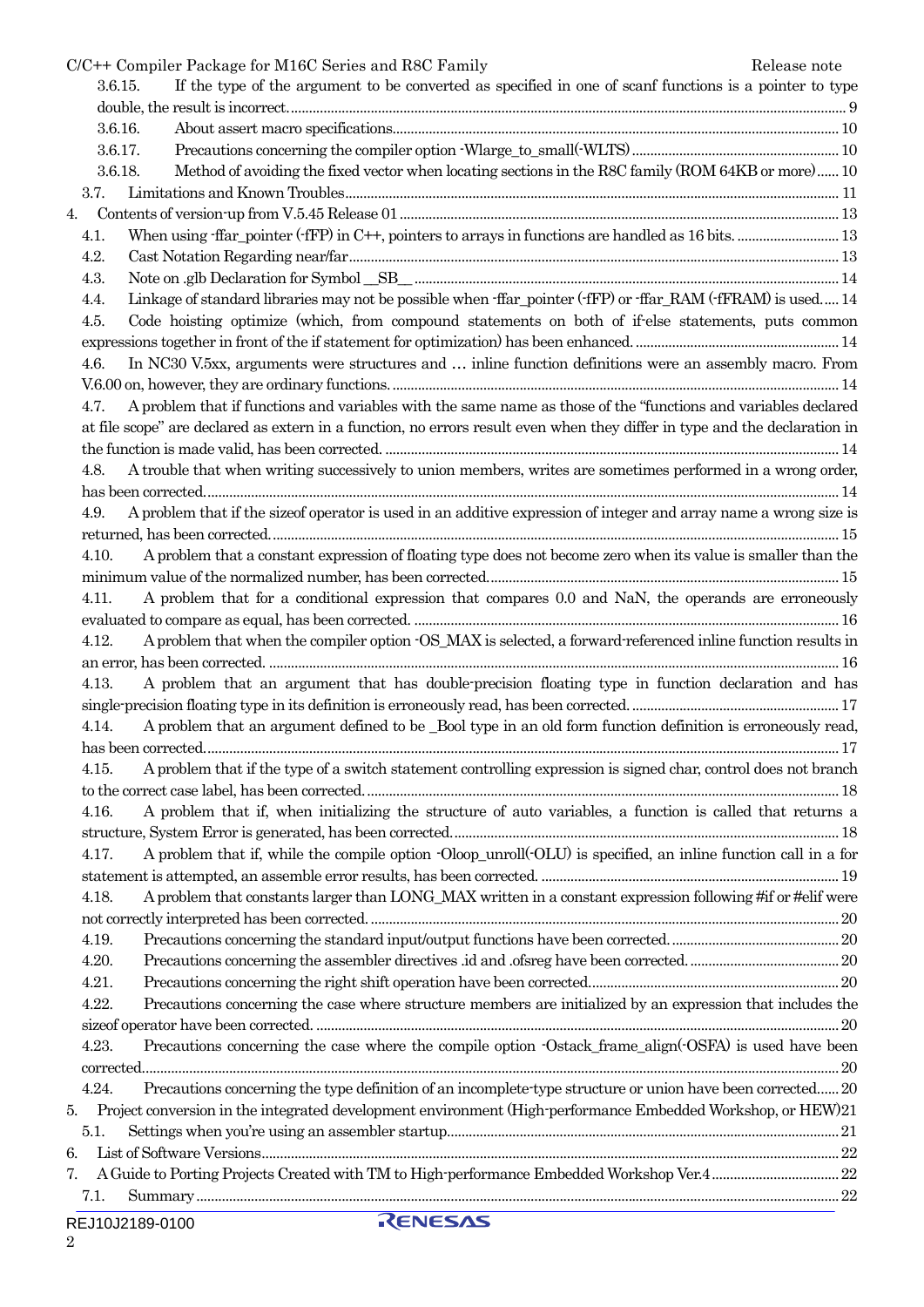|        | $C/C++$ Compiler Package for M16C Series and R8C Family                        | Release note |
|--------|--------------------------------------------------------------------------------|--------------|
| 7.2.   |                                                                                |              |
|        |                                                                                |              |
| 7.3.1. | TM-to-High-performance Embedded Workshop Portable and Non-Portable Information |              |
| 7.3.2  |                                                                                |              |
| 7.3.3. |                                                                                |              |
| 7.3.4. |                                                                                |              |
| 7.3.5. |                                                                                |              |
| 7.3.6. |                                                                                |              |
| 7.3.7. |                                                                                |              |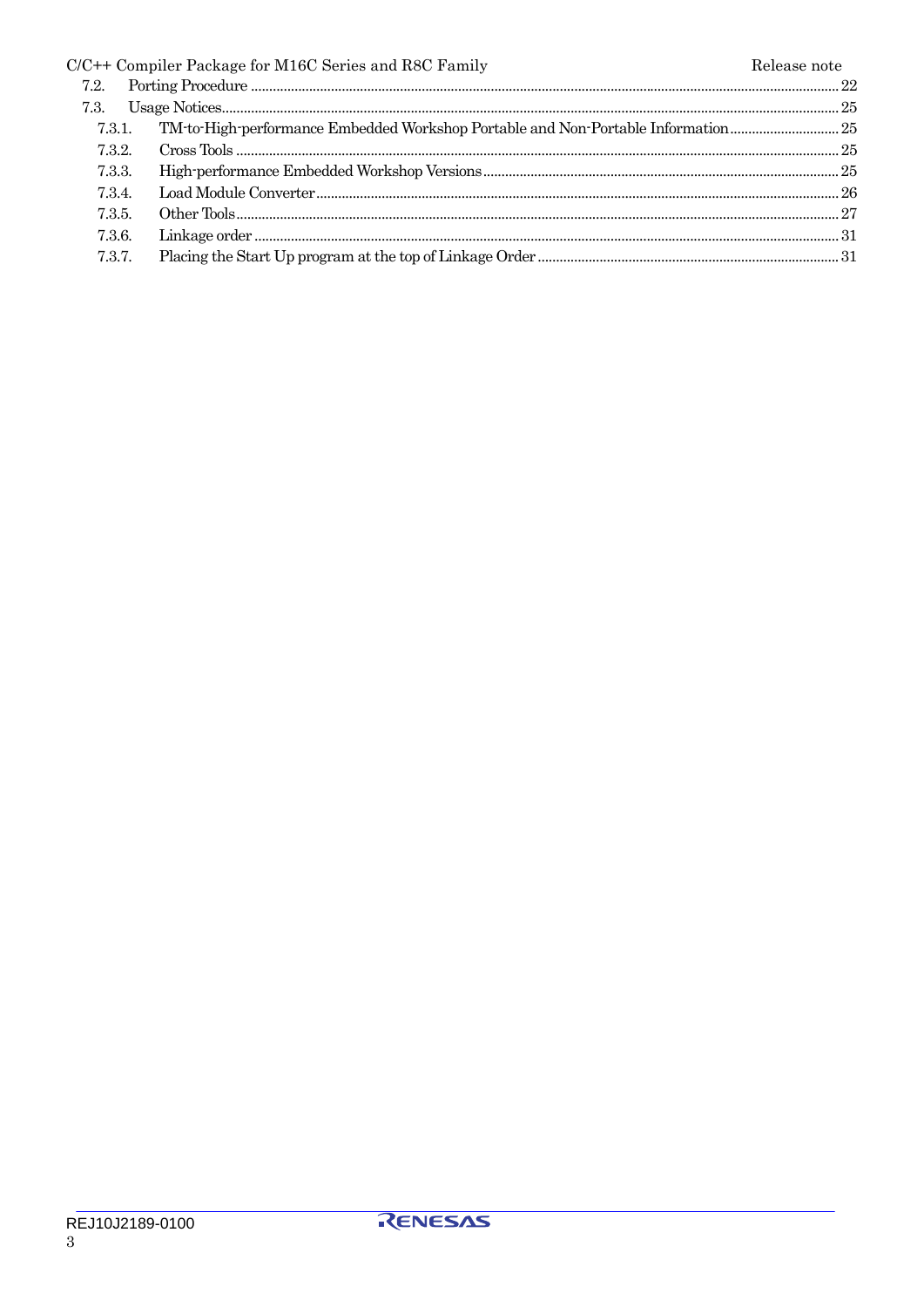### <span id="page-3-0"></span>1. Installing the C/C++ Compiler Package

For details on how to install, see the installation guide.

### 2. Where to Contact for the Latest Information

For the latest information on this product, visit and look at the website given below.

<http://japan.renesas.com/nc30wa>

<http://www.renesas.com/nc30wa>

For the latest information on this product's document, visit and look at the website given below. [http://japan.renesas.com/nc30wa\\_document](http://japan.renesas.com/nc30wa_document) [http://www.renesas.com/nc30wa\\_document](http://www.renesas.com/nc30wa_document)

For the latest information on this product,'s release note visit and look at the website given below. [http://tool-support.renesas.com/jpn/toolnews/p\\_m16c\\_1.htm](http://tool-support.renesas.com/jpn/toolnews/p_m16c_1.htm) [http://tool-support.renesas.com/eng/toolnews/p\\_m16c\\_1.htm](http://tool-support.renesas.com/eng/toolnews/p_m16c_1.htm)

### 3. Precautions

There are following precautions to take when you use this product.

### 3.1. About the Supported Version of the Realtime OS MR30

 $\bullet$  M3T-MR30/4

The correct operation of the compiler is not guaranteed when used in combination with M3T-MR30/4 Ver.4.00 Release 01 or earlier.

 $\bullet$  MR8C/4

The correct operation of the compiler is not guaranteed when used in combination with MR8C/4 Ver.1.00 Release 00.

### 3.2. Precautions Concerning the File Names

For the source program file names, and for the directory and workspace names in which you perform your work, observe the precautions described below.

- The input/output files used by ieee-lmc30 cannot have any characters other than ASCII in their directory names, workspace names or file names.
- The period (.) you use in a file name is usable only once in one file name.
- Network path names cannot be used. If you want to use a network path name, assign it to a drive name.
- "Shortcuts" cannot be used.

\* The "workspace" is a working directory in which you compile, build, and debug under the integrated development environment, or High-performance Embedded Workshop.

### 3.3. Precautions Concerning the Virus Check Program

When you launch the M16C compiler while a virus check program is resident in memory, it may not start up normally. In that case, remove the virus check program from memory and then restart the M16C compiler.

### 3.4. About the method of comparing the Motorola S-format in an English-language PC

To compare the Motorola S-format, use the Srecord package (srec\_cmp) available from the link shown below or similar other tool.

#### <http://srecord.sourceforge.net/>

(Note, however, that Renesas will not assume responsibility for troubles or damage arising from the use of this software.)

We've prepared a sample for comparing S-format files in the folder below for your reference.

<install folder>\Tools\Renesas\nc30wa\vXXXrXX\sample\mot\_compare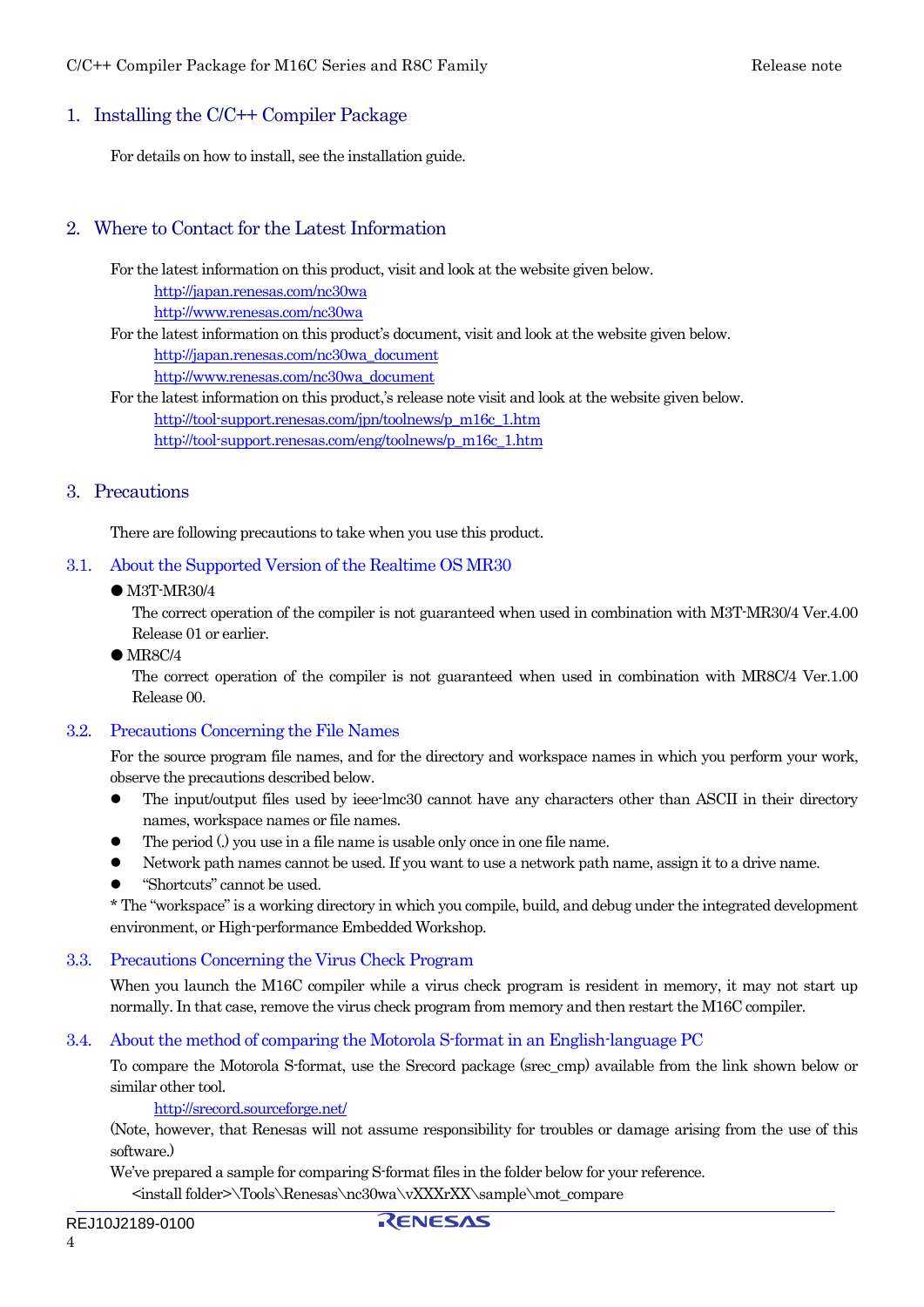#### <span id="page-4-0"></span>C/C++ Compiler Package for M16C Series and R8C Family The Company Release note

# 3.5. Precautions Concerning the MCU-Dependent Part

#### 3.5.1. Precautions Concerning the Interrupt Control Register

When the optimization option "-O5" is specified, the compiler may generate bit manipulating instructions (BTSTS and BTSTC). The BTSTS and BTSTC instructions cannot be used as instructions to rewrite the M16C interrupt control register.

When you specify this option, be sure to check that the generated code has no problem.

#### $\bullet$  Example

If the optimization option "-O5" is specified in a program like the example shown below, the compiler generates a BTSTC instruction by optimization. For this reason, the interrupt request bit may not be determined correctly, causing an unintended behavior to occur.

```
#pragma ADDRESS TA0IC 55H 
struct { 
         char ILVL:3; 
        char IR :1; \sqrt{\frac{m}{m}} /*Interrupt request bit **/
         char dmy :4; 
}TA0IC; 
void wait_until_IR_is_ON(void) 
{ 
        while(TA0IC.IR =0){ /*Waits until the bit is set to 1**/
 ; 
 } 
        TAOIC.IR =0; \angle /*Resets the bit to 0 when it is 1**/
}
```
### $\bullet$  Solutions

(1) In addition to the relevant optimization option, specify the option "-O5OA" to suppress the optimization that generates BTSTS and BTSTC instructions.

(2) Insert an "asm function" as in the example below to suppress optimization.

while $(TA0IC \cdot IR = 0)$ 

asm(); /\* Inserts asm function. Suppresses processing performed on TA0IC. \*/

 }  $\bullet$  Notes

When you've taken a corrective measure using the option "-O5OA" or an asm function, be sure to check that BTSTS and BTSTC instructions are not generated.

#### 3.5.2. Precautions Concerning Access to the SFR Area

To access the registers in the SFR area, you may need to use a specific instruction.

This specific instruction differs with each MCU type used. For details, see the user's manual for the MCU type you use. When the instruction mentioned here is known, write it directly in your program using the inline assemble facility of an asm function, etc.

### 3.5.3. Precautions to Taken when Setting Up the Interrupt Priority Level

In response to the technical news No. M16C-14-9804, "Precautions to Take when Using the M16C/60, M16C/61, M16C/62, M16C/63 Group Interrupt Control Registers," functions are now supported that let you set or change the interrupt priority level. Here is an example of how to use.

 $\bullet$  To set the priority level

Use the SetLevel function. At this time, be sure to include the intlevel.h file.

SetLevel(char \*adr, char val);

- adr : Address of the interrupt control register
- val : The value to set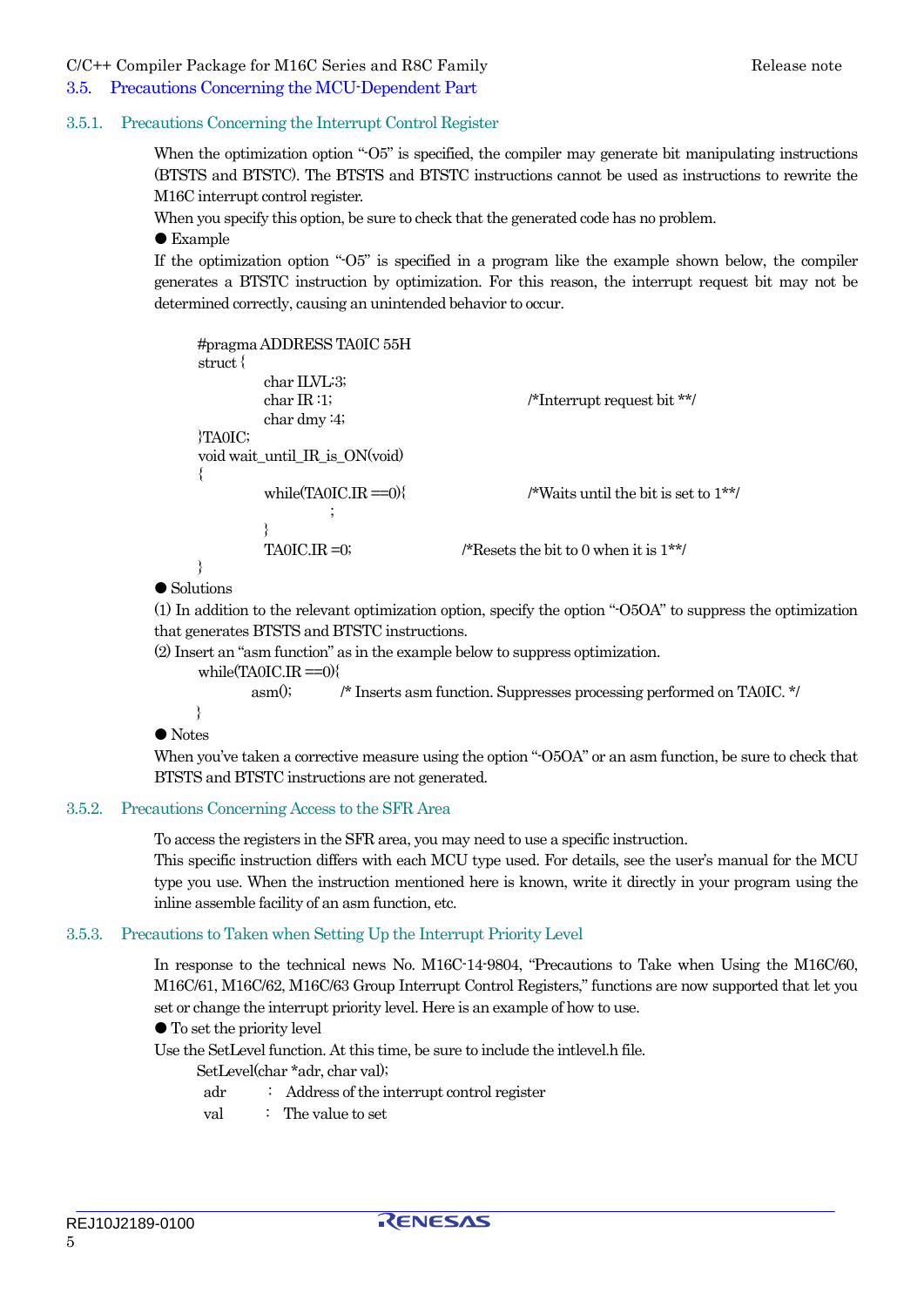<span id="page-5-0"></span>C/C++ Compiler Package for M16C Series and R8C Family The Company Release note

 $\bullet$  To change the priority level

Use the ChgLevel function. At this time, be sure to include the intlevel.h file. ChgLevel(char \*adr, char val); Adr : Address of the interrupt control register Val : The value to set Example: #include <intlevel.h> #pragma ADDRESS timerA 55H char timerA; void func(void) { SetLevel $(\&$ timerA,2); // Sets the interrupt priority level to 2  $ChgLevel(\& timerA,4);$  // Changes the interrupt priority level to 4 }

### 3.5.4. Select "E8" When Using On-Chip Debugger E8a

When you use on-chip debugger E8a, take the following steps during the process of creating a new project in the High-performance Embedded Workshop.

- (1) Select "C source startup Application" as the project type.
- (2) Select "E8" from the "Use OnChip Debugging Emulator" list.

### 3.6. Precautions Concerning the Compiler, Assembler, Optimizing Linkage Editor, and Utility

#### 3.6.1. About the section location by the optimizing linkage editor (optlnk)

Please be aware that the optimizing linkage editor (optlnk) locates sections in a different way than does the old linkage editor (ln30). For example, assume an assembler source written as follows:

| .section | prgl             |
|----------|------------------|
| .org     | 100h             |
| .section | prg2             |
| .section | prg3             |
| .org     | 200 <sub>h</sub> |
| .section | prg4             |
| .end     |                  |

ln30 would locate sections in the order shown below unless -order is specified. However, the optimizing linkage editor locates relative sections differently.

100H prg1 prg2 200H prg3 prg4

If you want sections to be located by the optimizing linkage editor in the same way as does ln30, use the -start option as you locate sections.

optlnk -start=prg1,prg2/100,prg3,prg4/200

If you're using .ORG, be sure that it matches the specified address in the -start option. If they do not match, a warning will result, in which case the set value of .ORG is used.

When you do not use .ORG, you can specify any desired address in the -start option.

#### 3.6.2. About Debugger Display when Local Variables with Same Name Exist in the Same Function

If local variables with the same name are declared in different blocks within a function, the debugger may not be able to display their values correctly. To solve this problem, use different names for the variables.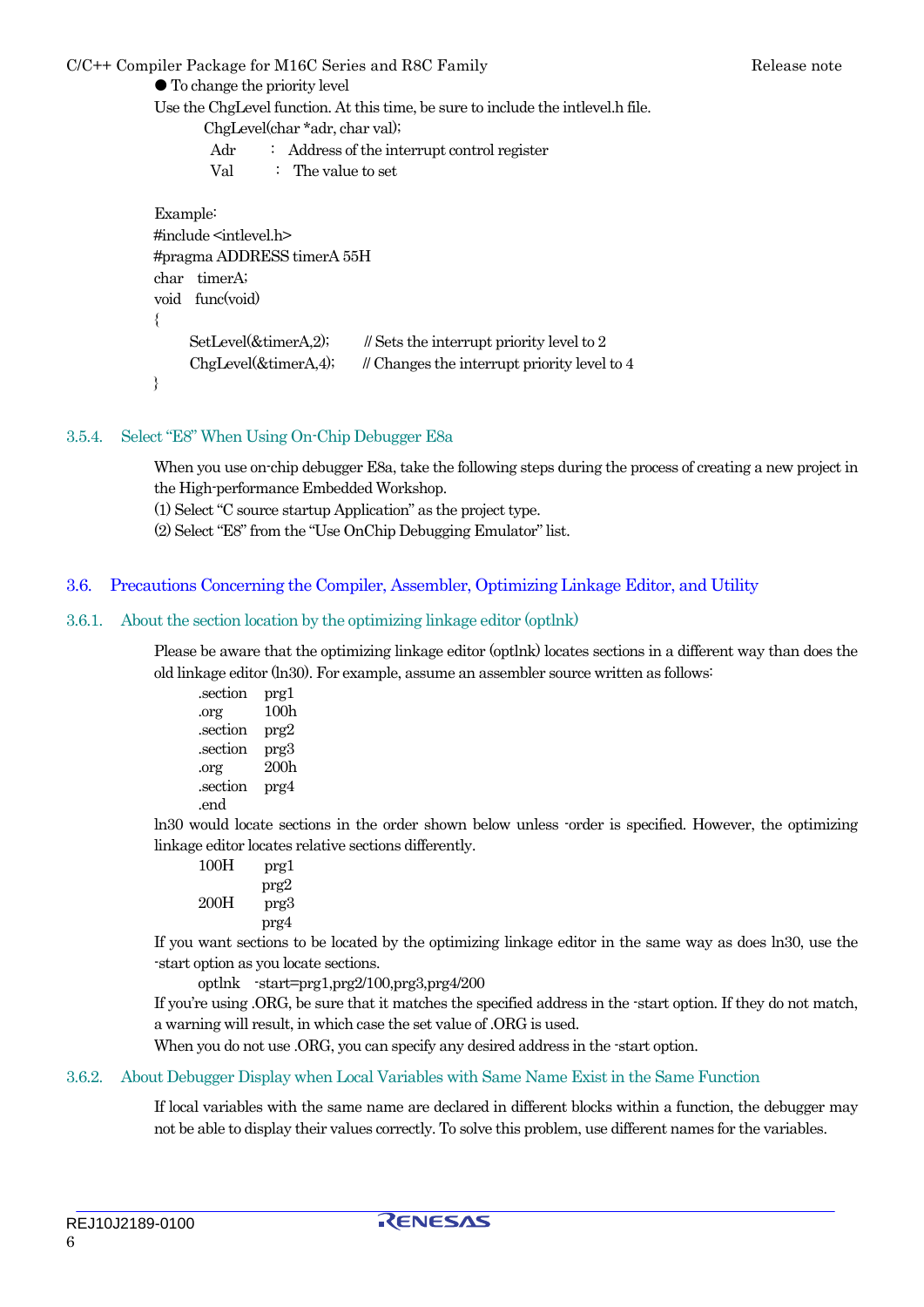#### <span id="page-6-0"></span>3.6.3. About the handling of ABS files generated after lowering the error level at link time

If the error level is lowered by an option at link time, it may be possible, even when an error occurs, to forcibly generate load module files (ABS). But we recommend you not to use such load module files.

3.6.4. About the case where a definition of objects using incomplete enumeration type in C++ results in an error

Write a definition of enumeration type to turn it to be of complete type.

3.6.5. About the case where, when debug is specified, specification of extern or static for the template function results in an error

> Although specifying an extern or static declaration while debug is specified (-g option) results in an error, this is a syntactic error in writing, so rewrite the program not to use extern or static.

- 3.6.6. The keyword mutable is not supported.
- 3.6.7. About a problem that writing type near or far beforehand in a function-like cast "type (expression)" form results in an error

The types near and far written in casts have no effect on program behavior, so do not write them.

3.6.8. About the use of #pragma ASM in C++

Writing #pragma ASM external to a function in a C++ source results in a compile error. Since asm $\theta$  can be written external to a function, if it's necessary to write assembly instructions outside of a function, we recommend you to use asm $0$ . In C sources, both #pragma ASM and asm $0$  can be used outside of a function as in the past.

#### 3.6.9. About assembler macro function specifications in C++

Assembler macro functions defined using #pragma ASM cannot be used in C++ source files. In such a case, alter the macro definition using an asm function instead of #pragma ASM, as in the example below.

• Example

#pragma \_\_ASMMACRO addition(R0,R2) static int addition(int, int);  $\text{asm}("addition.macro\n\cdot n"$  " add.w R2,R0\n" " .endm");

3.6.10. About limitations in cases where a function itself is referenced using #pragma ASM, asm() or assembler macro function call in it

The following limitations apply.

(1) The number of times the function was referenced, or the information shown in .map, is not output correctly.

(2) Even if the function is an unreferenced symbol, it is not removed during optimization by optlnk.

```
• Example
```

```
void func(void) 
  { 
 #pragma asm 
    .call _func,G 
   jsr func
 #pragma endasm 
 }
```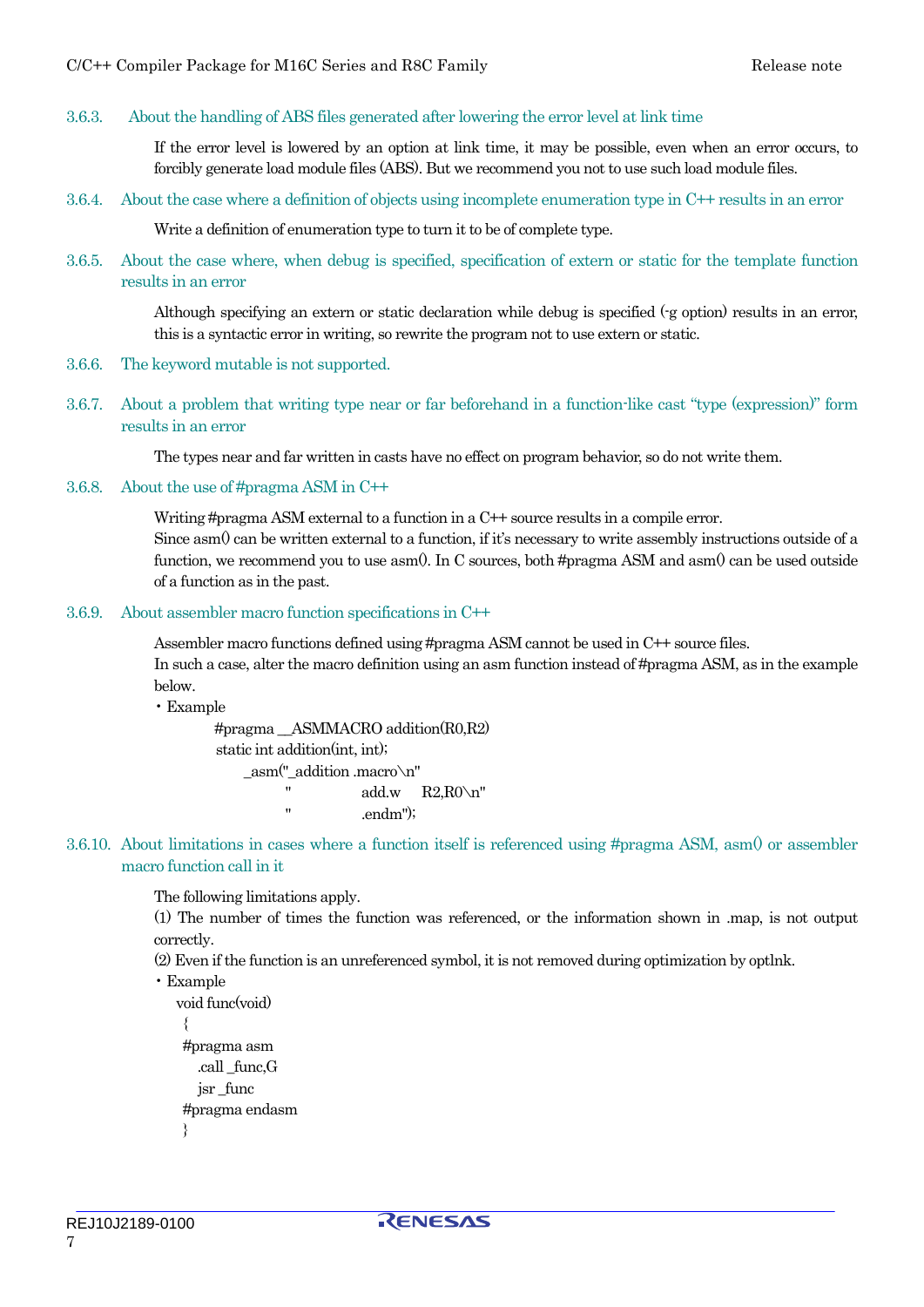### <span id="page-7-0"></span>3.6.11. About the registration of init.c and device.c when upgrading from Ver. 5.xx to Ver. 6.xx

When you upgrade a Ver. 5.xx project that uses standard input/output to Ver. 6.xx, you need to register init.c and device.c in the upgraded project. Get the copies of init.c and device.c generated following the method below and register them in your upgraded project.

• Launch HEW.

- Select the menu item to create a new project.
- Select the MCU type.

• Enable the checkbox "Use I/O Library."

For the M16C/24, however, the standard input/output device of Ver.5.xx was UART0, but that of Ver.6.xx is UART1. Use the compiler option -D\_UART0 — as you compile device.c. That way, you can change the standard input/output device to UART0.

#### 3.6.12. Precautions concerning C++ dynamic initialization

If const has the far attribute, the located section of a const variable declared outside of a function, one that involves C++ dynamic initialization, is bss\_FE or bss\_FO. By removing the const qualifier from the relevant variable declaration, you can change the located section of the variable to bss\_NE or bss\_NO.

#### 3.6.13. There is a mistake in the description of the standard library function scanf in the compiler user's manual

[Wrong]

"argument must be a far type pointer to each variable" [Correct]

"argument must be a near type pointer to each variable"

3.6.14. If the type of the argument to be converted as specified in one of printf functions is type double, the result is incorrect.

• Occurrence condition

The problem occurs when all of the following conditions are met.

(1) One of the following compiler options is used.

 $(a)$ -fdouble  $32(-fD32)$  (b) -OR\_MAX(-ORM) (c) -OS\_MAX(-OSM)

(2) One of the following library functions is called.

 (d) printf (e) fprintf (f) sprintf (g) vprintf (h) vfprintf (i) vsprintf

(3) The type of the argument to be converted as specified in (2) is type double.

• Occurrence example [Command line] nc30 -c -fD32 sample.c /\* Occurrence condition (a) of (1) \*/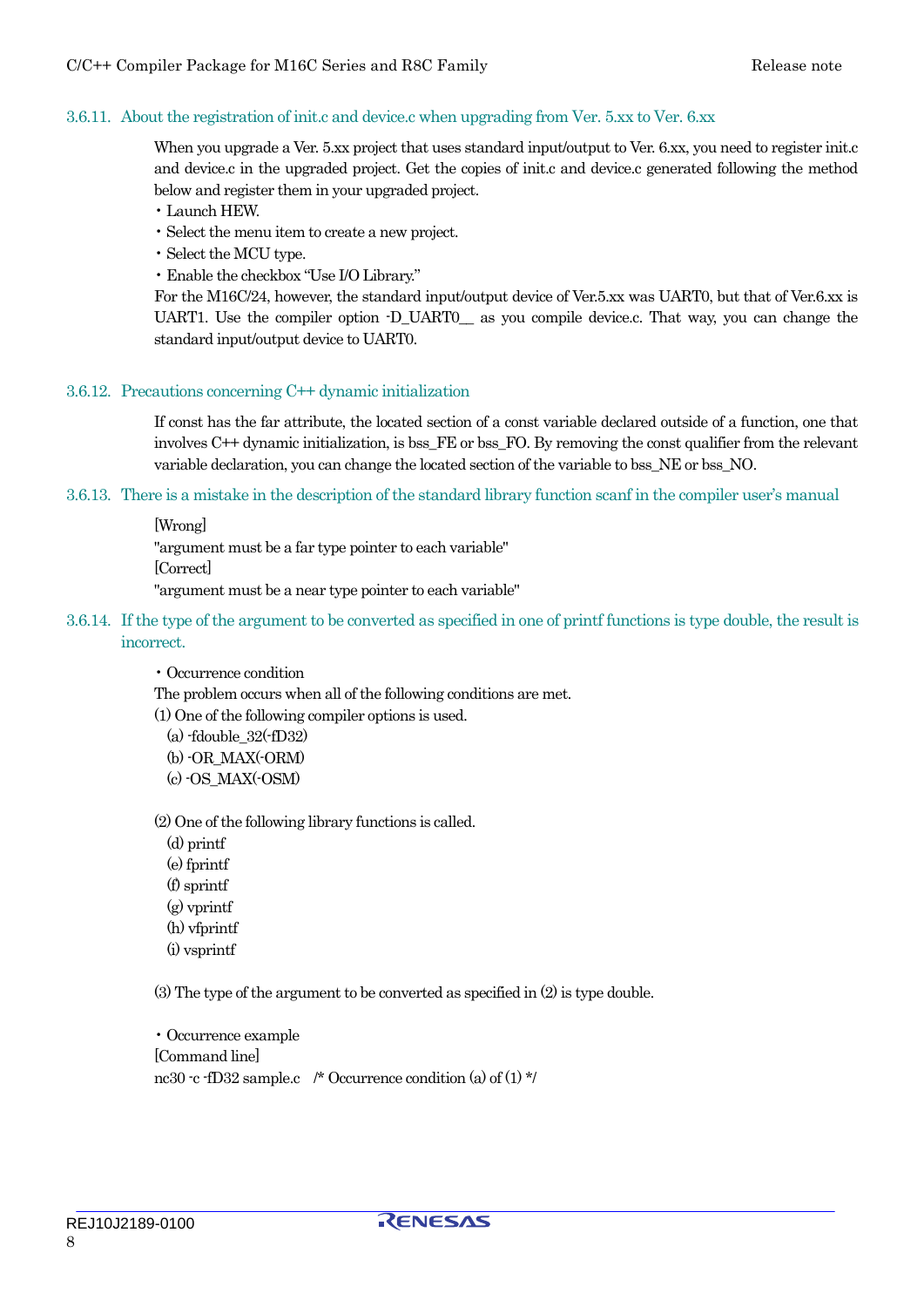```
 [sample.c] 
  #include <stdio.h> 
   void func(double x) 
   { 
         printf("%f\n", x); /* Occurrence condition (2) and (3) */
   } 
• Solutions 
Cast to type long double. 
[Example] 
   #include <stdio.h> 
   void func(double x) 
   { 
        printf("%f\n", (long double)x); 
   }
```
3.6.15. If the type of the argument to be converted as specified in one of scanf functions is a pointer to type double, the result is incorrect.

> • Occurrence condition The problem occurs when all of the following conditions are met. (1) One of the following compiler options is used.  $(a)$ -fdouble  $32$ (-fD32) (b) -OR\_MAX(-ORM) (c) -OS\_MAX(-OSM)

(2) One of the following library functions is called.

 (d) scanf (e) fscanf (f) sscanf

(3) The type of the argument to be converted as specified in (2) is a pointer to type double.

```
• Occurrence example 
[Command line] 
      nc30 -c -fD32 sample.c 
 [sample.c] 
   #include <stdio.h> 
   void func(double* x) 
   { 
       scanf("%If\n\lambda", x);
   } 
• Solutions 
Remove the modifier 1. 
[Example] 
   #include <stdio.h> 
   void func(double* x) 
   { 
              scanf("%f\n", x); /* Modifier 1 removed */
   }
```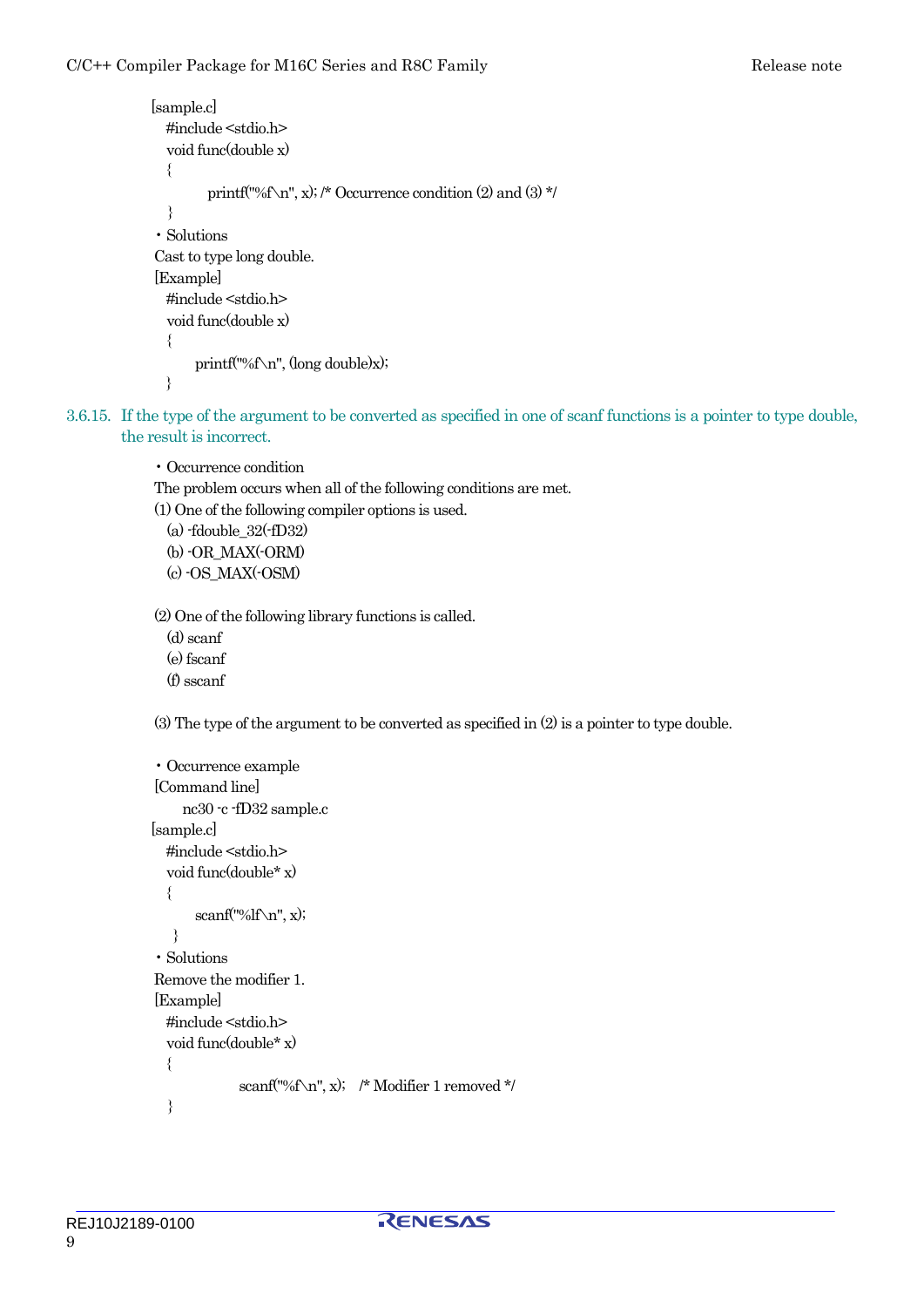#### <span id="page-9-0"></span>3.6.16. About assert macro specifications

Specifications of the assert macro are as follows:

Description:

Adds a diagnostic feature in a program.

Format:

 $\#$ include  $\leq$ assert.h $>$ 

void assert(test)

Implementation:

Macro

Parameter:

test; Expression to be evaluated

Return value:

None

### Explanation:

The assert macro, when test is true, finishes processing without returning a value. When test is false, it outputs diagnostic information to a standard error file in the form defined by the compiler. Then it calls the abort function.

The diagnostic information includes program text of parameters, source file names and source line numbers.

To enable the assert macro, it is necessary to call the standard input/output initialize function \_init.

To disable the assert macro, define a macro NDEBUG before including assert.h.

#### Implementation-defined specification:

In assert(test), if test = false, a message is output.

Assertion failed:  $\triangle$ expression,  $\triangle$ <file name>(line $\triangle$ <line number>)

#### 3.6.17. Precautions concerning the compiler option -Wlarge to small(-WLTS)

When you use the compiler option -Wlarge\_to\_small(-WLTS), pay attention to the following.

(1) When compiled as a C++ program, a warning is output only when the right side is a constant.

(2) When compiled as a C program, a warning is output when the right side consists only of a variable.

#### 3.6.18. Method of avoiding the fixed vector when locating sections in the R8C family (ROM 64KB or more)

By setting the -cpu option at link time, it is possible to avoid the fixed vector as you locate sections. Example: -cpu=RAM=400-11ff,ROM=4000-ffd7,ROM=10000-23fff -cpu=stride

\* In the above example, mapping of ROM/RAM to the vector area (address range from 0ffd8H to 0ffffH) is suppressed.

Automatic placement in noncontiguous RAMs (e.g., R8C/2A to R8C/2D) is also possible.

To set from GUI of High-performance Embedded Workshop, follow the procedure described below.

(1) From the Build menu, select Renesas M16C Standard Toolchain.

(2) Select the Linker tab.

(3) Select Verify from the Category list.

(4) Select Verify from the Option list.

(5) Click the Add button and set the type of memory and the start and end addresses.

(6) Enable the "-cpu=stride" checkbox.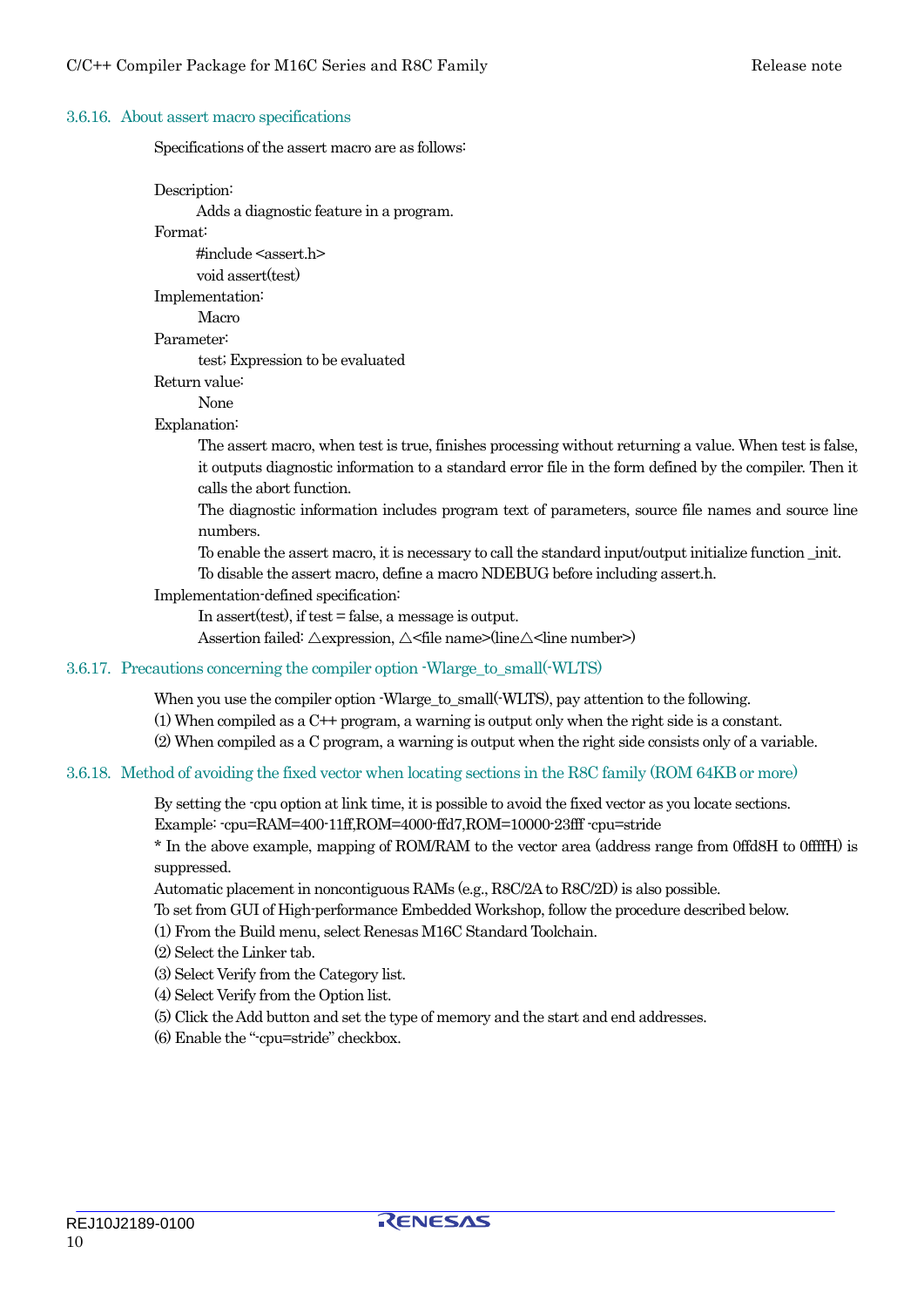### <span id="page-10-0"></span>3.7. Limitations and Known Troubles

The edition is subject to the following limitations:

- An internal process may output warnings or error messages that are duplicates of those output by a different internal process.
- $\bullet$  Use of a binary notation of underscore () in C++ results in an error.
- When using an  $EC++$  class library, do not use -fdouble\_32 (-fD32).
- z If #pragma is used in a function that has no prototype declaration, neither warnings nor error messages are output.
- A breakpoint may not always be set at the beginning of a function that is defined at the top in a class.
- No errors result even when a frame-passed argument or a non-argument frame variable is declared by #pragma entry.

The functions using #pragma entry are such that because the user stack pointer, interrupt stack pointer and frame base register are not set at the beginning of the function yet, arguments and auto variables cannot be used. Be sure that no arguments and auto variables are used in a function that uses #pragma entry.

If an expression casting a negative floating-point constant to unsigned integer type is written in an argument to a function call, a C1841 warning is output and the cast value of the constant becomes zero.

```
• Occurrence example 
    int func(int x) { return x; }
     void main( void ) 
     { 
          int i = (int)((unsigned int)-1.0f));
          int i;
          j = \frac{func((int)((unsigned int)-1.0f))}{i}
```

```
printf("%d, %d\n", i, j); /* Becomes -1 and 0 */
```

```
 } 
• Solutions
```
Assign to a temporary variable before a function call and use that variable in the function call.

```
int func(int x) { return x; }
 void main( void ) 
 { 
    int i = (int)/((unsigned int)-1.0f);int i;
    int tmp = (int)(unsigned int)-1.0f); /* Here */
    j = func(tmp);printf("%d, %d\n", i, j); /* Becomes -1 and 0 */
```

```
 }
```
If a near array is pointed to by a far pointer and a negative value is used to calculate the address of the far pointer, correct elements may not always be retrieved.

• Occurrence condition

The problem occurs when all of the following conditions are met.

(1) A near array is declared.

(2) A far pointer is declared.

(3) The pointer in (2) points to subsequent but the first element of the array in (1).

(4) Based on 2-dimensional or higher-order address calculation for (3) and a negative value representing the number of elements, the array elements pointed to by the pointer are referenced.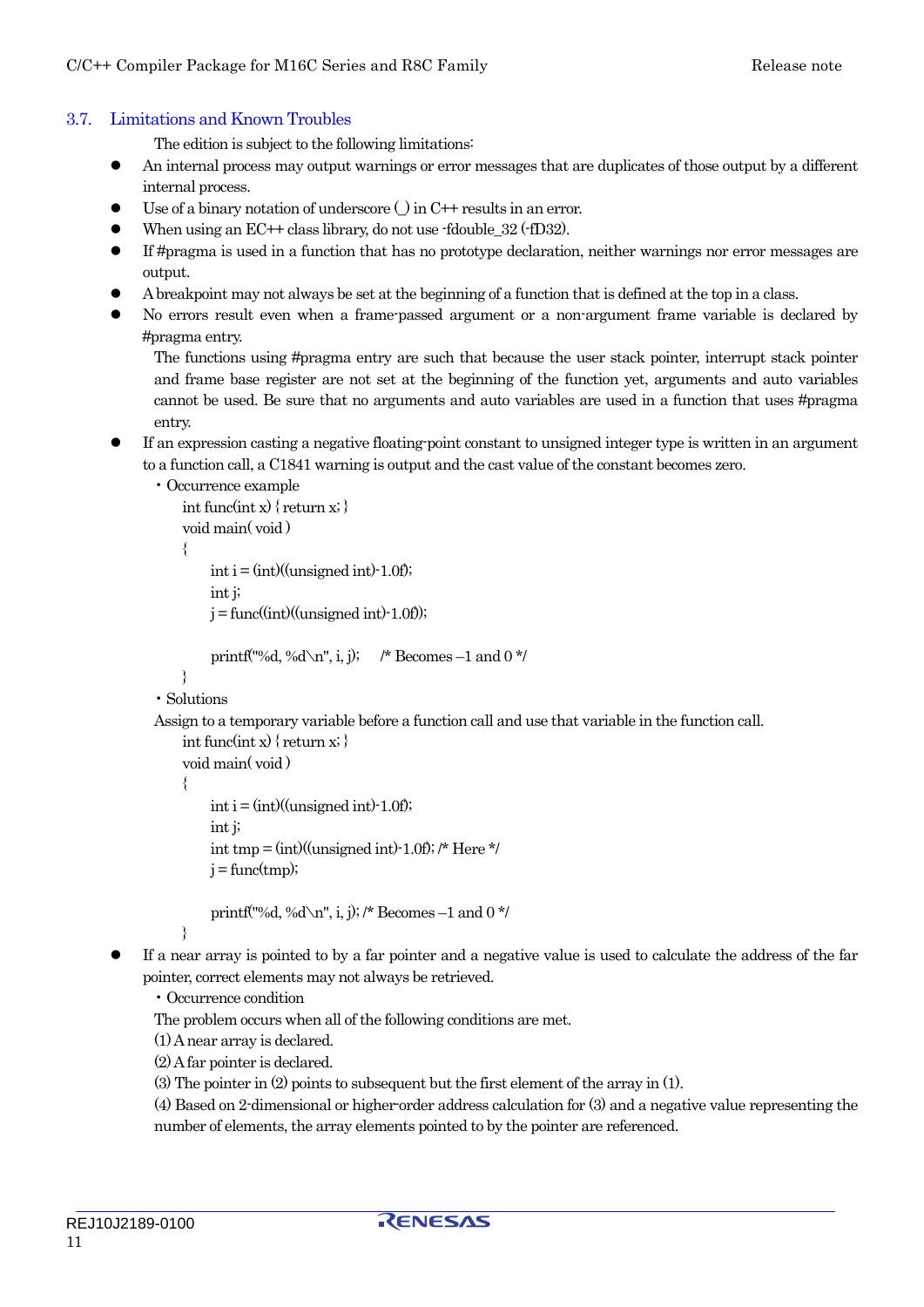```
• Occurrence example 
     #include <stdio.h> 
    int near buf[2][1] = \{\{1\},\{2\}\};int far (*p)[1] = \text{buf} + 1; void main( void ) 
     { 
          \text{int } i = 0;
          int j = -1;
          if( p[i][j] := 1 ) {
               printf("NG\n\infty");
          \} else \{printf("OK\n");
           } 
     }
```
• Solutions

Do not use a negative value for the subscript of an array reference.

• No code is generated for a function using #pragma interrupt (interrupt vector numbers available) and no function address is set in the variable interrupt vector.

• Occurrence condition

The problem occurs when all of the following conditions are met.

(1) One of the following applies.

(a) The compiler option -OS\_MAX(-OSM) is used.

(b) The compiler option -Oforward\_function\_to\_inline(-OFFTI) and the following compiler options are

used.

 $(b1)$  -O[1–5]

(b2) -OR\_MAX(-ORM)

(2) #pragma interrupt (interrupt vector numbers available) is used.

(3) The object of (2) is an internal linkage function.

(4) The function in (3) has no address reference.

```
• Occurrence example 
[Command line] 
   nc30 -c -OSM sample.c 
   [sample.c] 
    #pragma interrupt func(vect=31)
```
static void func(void)

 $\{$ 

```
 }
```
• Solutions

Define a dummy variable that refers to the address of a function that comes under the above occurrence condition.

```
 #pragma interrupt func(vect=31) 
 static void func(void) 
 { 
 } 
 void (*dummy)(void) = &func; /* Address reference */
```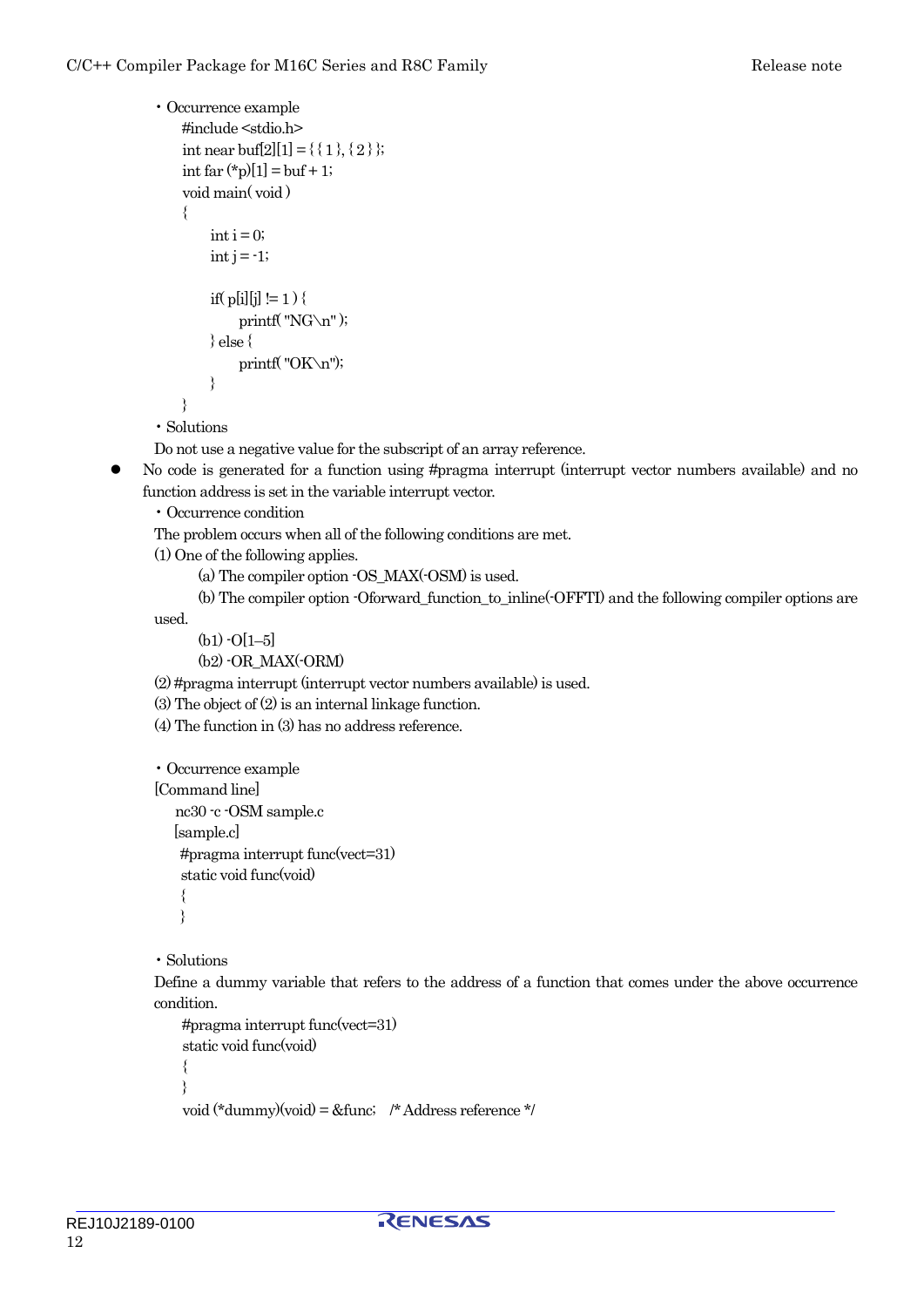<span id="page-12-0"></span>z If .SECTION(.END) that terminates a CODE section and the last instruction are written in separate pieces of an assembly language source file, the program cannot be debugged correctly.

• Occurrence condition The problem occurs when all of the following conditions are met. (1) The assembler option "-N" is not set. (2) .SECTION(.END) that terminates a CODE section and the last instruction are written in separate files.

```
• Occurrence example 
   <sampe.a30 .SECTION prg,CODE 
        NOP 
        NOP 
        .INCLUDE sample.inc 
       END : END that terminates a section
    <sample.inc> 
       RTS \therefore Instruction at the end of a prg section
```
### 4. Contents of version-up from V.5.45 Release 01

For details, please see Appendix K in C/C++ Compiler User's Manual for the M16C Series, R8C Family C/C++ Compiler Package V.6.00.

### 4.1. When using -ffar pointer (-fFP) in C++, pointers to arrays in functions are handled as 16 bits.

In C++, pointers to arrays in functions are handled as 16 bits. When the far qualifier is explicitly written, the pointers can be handled as 32 bits.

```
int i1, i2; 
void func(void) 
{ 
 i1 = sizeof(int(*)[]); // 4 in C and 2 in C++ when –fFP is used
 i2 = size of \frac{f(x)}{f(x)}; // Always 4
}
```
### 4.2. Cast Notation Regarding near/far

Although the compiler user's manual states that const cast can be used for casting a far pointer to a near pointer, this is not correct.

[Incorrect]

If it is evident that the far pointer to be substituted points to a near area, cast the far pointer to the near pointer by a cast notation or const\_cast operator in order to avoid an error.

[Correct]

If it is evident that the far pointer to be substituted points to a near area, cast the far pointer to the near pointer by a cast notation in order to avoid an error.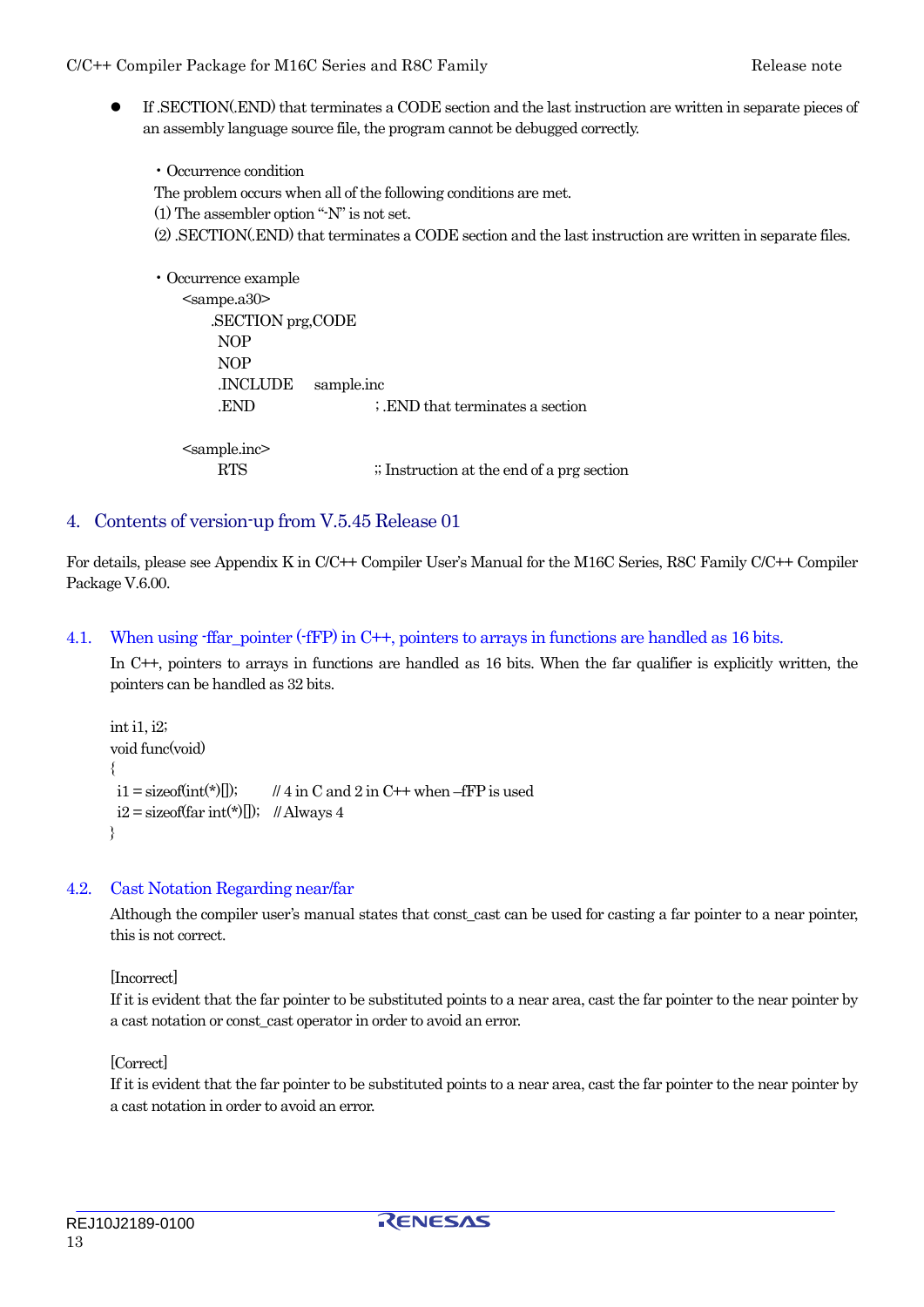### <span id="page-13-0"></span>4.3. Note on .glb Declaration for Symbol SB

.glb declaration for symbol \_\_SB\_\_ to be generated by the compiler has been changed as follows.

 $\bullet$  V.5.xx

The compiler outputs .glb  $\angle$  SB whether SB is used or not.

 $\bullet$  V.6.xx

The compiler only outputs .glb \_\_SB\_\_ when it acknowledges that \_\_SB\_\_ is used in a C source program. One of the following conditions must be satisfied.

a) #pragma SBDATA is written.

b) Compiler option -fauto over  $255$ (-fAO2) is used and a function that will use a stack area of 255 bytes or more is defined.

c) A function using #pragma TASK (which is a pragma directive for realtime OS) is defined.

Due to this change, porting a V.5.xx project, in which a C-source startup program was created, to a V.6.xx project will lead to an error because  $\_\text{SB}\_\text{is detected as an undefined symbol.}$ 

To avoid this error, add the following description to the file in which symbol \_\_SB\_\_ is defined.  $\text{Lasm}("glb \_\text{SB}")$ ;

- 4.4. Linkage of standard libraries may not be possible when -ffar pointer (-fFP) or -ffar RAM (-fFRAM) is used.
- 4.5. Code hoisting optimize (which, from compound statements on both of if-else statements, puts common expressions together in front of the if statement for optimization) has been enhanced.
- 4.6. In NC30 V.5xx, arguments were structures and … inline function definitions were an assembly macro. From V.6.00 on, however, they are ordinary functions.
- 4.7. A problem that if functions and variables with the same name as those of the "functions and variables declared at file scope" are declared as extern in a function, no errors result even when they differ in type and the declaration in the function is made valid, has been corrected.
	- Occurrence condition

The problem occurs when all of the following conditions are met.

- (1) There is a variable or function declaration at file scope.
- (2) There is an extern declaration with the same name as (1) but differing in type.

(3) Within the function definition (2), the variable or function in (2) is accessed at a position where the declaration in (2) is valid.

4.8. A trouble that when writing successively to union members, writes are sometimes performed in a wrong order, has been corrected.

• Occurrence condition

The trouble occurs when all of the following conditions are met.

(1) The optimization option -O[1–5], -OS, -OR, -OS\_MAX or -OR\_MAX is selected

(2) There are multiple assignment statements occurring in succession that assign constant values to different members of one union.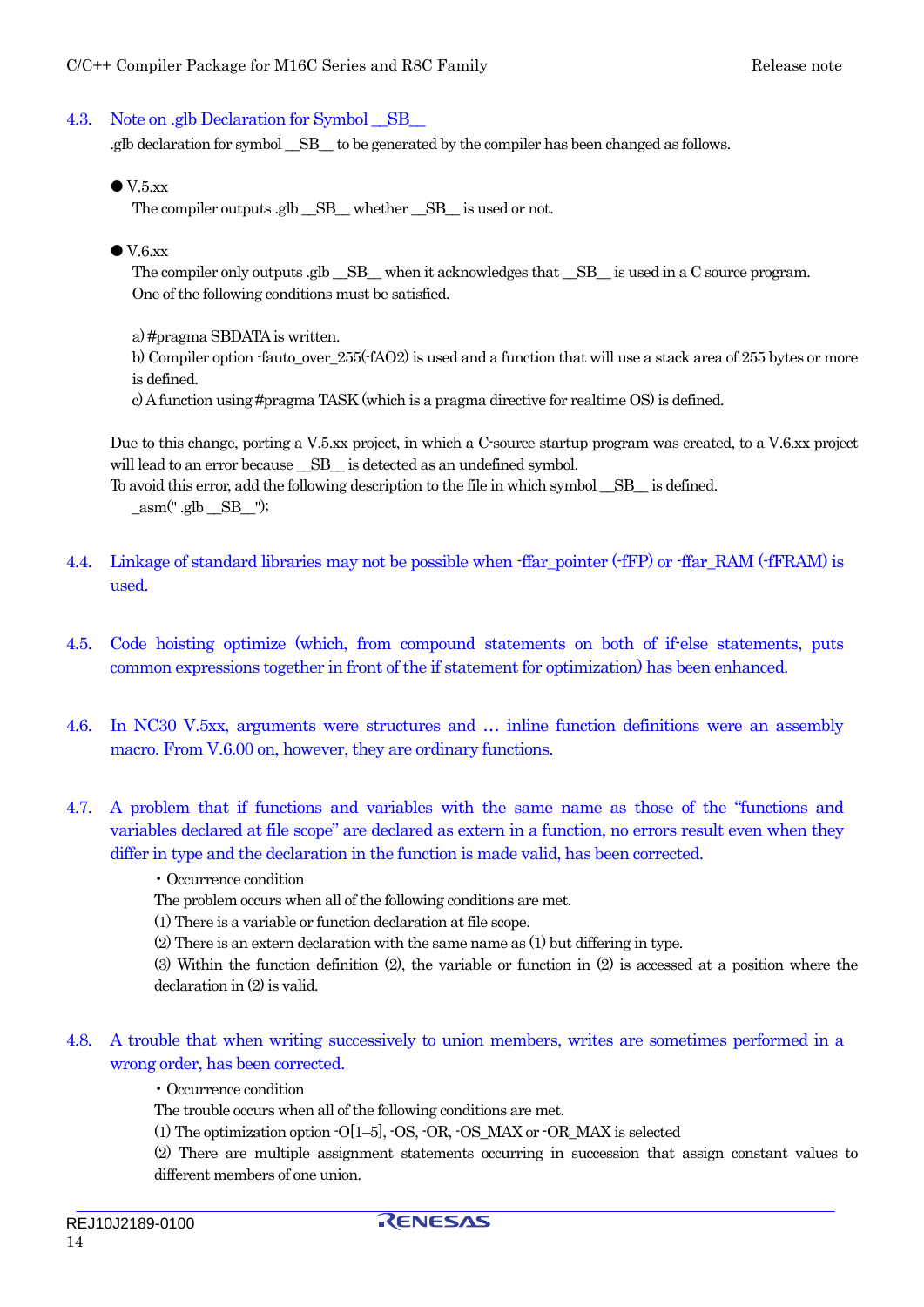<span id="page-14-0"></span>(3) The members to which assigned in (2) are not volatile qualified.

(4) Two or more of members to which assigned in (2) that differ in size coexist.

```
• Occurrence example
```

```
 union{
```

```
 unsigned int unim01; 
     unsigned int unim02; 
     unsigned long unim05; 
\} uni[2];
 void main(){ 
    unif 0].unim01 = 0x1111;
    unif 1!unim 01 = 0x1111;uni[0].unim[02] = 0x2222;
```
uni[0].unim05 = 0x555555555; /\* Because members have their values substituted in a wrong order, this value does not remain \*/

}

4.9. A problem that if the sizeof operator is used in an additive expression of integer and array name a wrong size is returned, has been corrected.

> There was a problem that if the sizeof operator is used in an additive expression of integer and array name, a value derived by adding the array size and not the pointer size results.

• Occurrence condition

The problem occurs when all of the following conditions are met.

 (1) The sizeof operator gets the size of the type of an additive expression of integer constant and array name.

(2) The additive expression in (1) consists of an integer constant in the left operand and an array name in the right operand of the additive operator.

• Occurrence example

```
 short arr[30],i; 
 int test(void)
```

```
 {
```
 $i =$  sizeof(0+arr);/\* The size of the array, not the size of  $& \text{arr}[0]$  address expression, is returned by mistake. \*/

}

### 4.10. A problem that a constant expression of floating type does not become zero when its value is smaller than the minimum value of the normalized number, has been corrected.

Concerning the result of an operation performed on a constant or two constants of floating type, it was observed that its absolute value, when smaller than the minimum value of the normalized number, is not rounded to zero.

• Occurrence condition

The problem occurs when all of the following conditions are met.

- (1) A constant of floating type or a constant expression of floating type is used.
- (2) The absolute value of (1) is smaller than the minimum value of the normalized number (FLT\_MIN for float type, or DBL\_MIN for double type).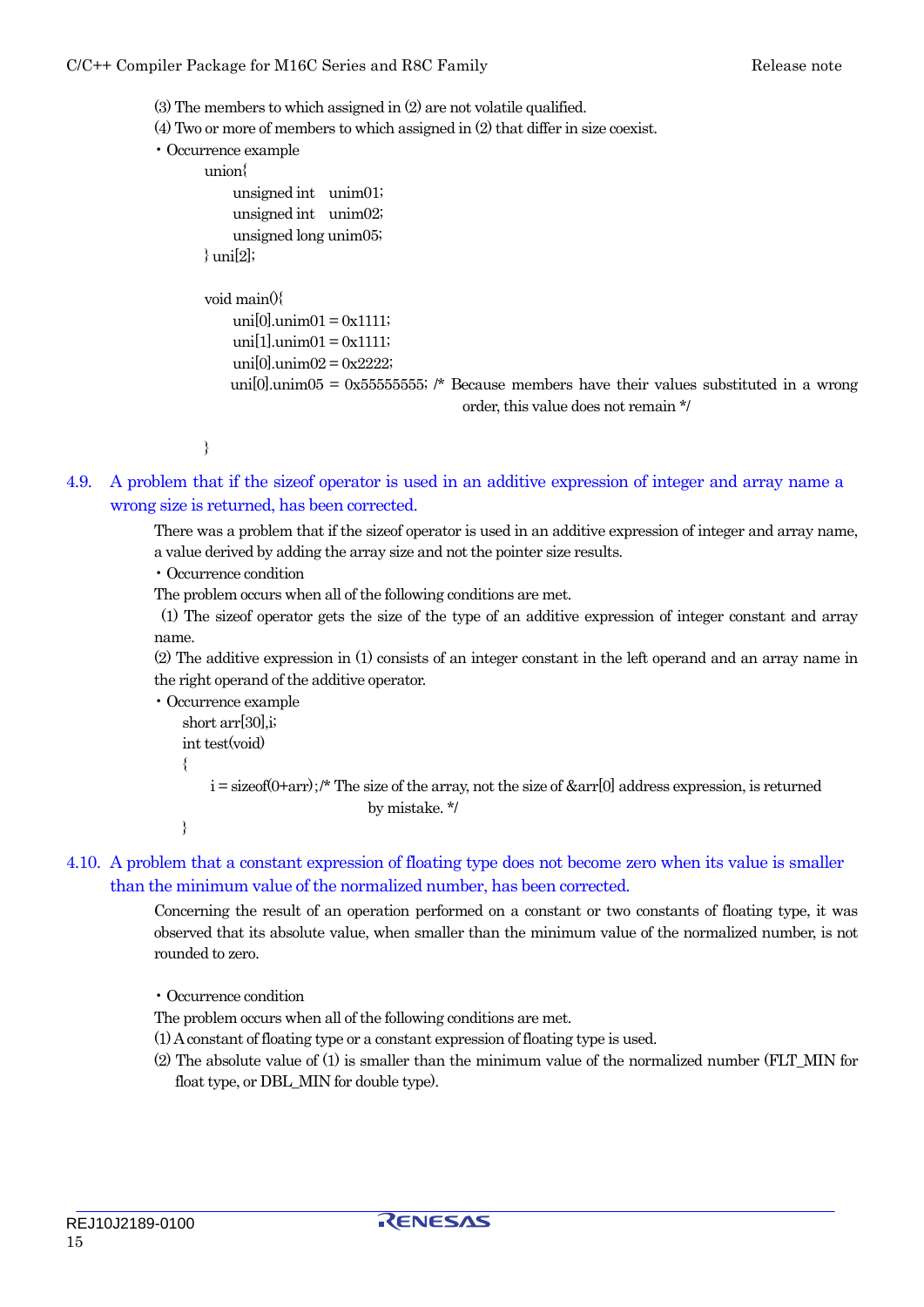```
• Occurrence example 
   float test()
    { 
        float f = 1.1760000000e-38F - 0.002000000e-41F;
         return f; /* The subtraction result is smaller than FLT_MIN, where 0 should be returned, but 
                      actually a denormal number is returned */ 
    }
```
4.11. A problem that for a conditional expression that compares 0.0 and NaN, the operands are erroneously evaluated to compare as equal, has been corrected.

• Occurrence condition

The problem occurs when all of the following conditions are met.

 $(1)$  The compile option  $-O[1-5]$ ,  $-OR$ ,  $-OS$ ,  $-OR$ ,  $MAX(-ORM)$  or  $-OS$ ,  $MAX(-OSM)$  is selected.

(2) There is a controlling expression to be compared in an equality or inequality operation.

(3) One side of the controlling expression in (2) is a variable that has the value of NaN.

```
• Occurrence example 
     int test(void) 
     { 
         float f = 3.402823466e+38 + 0.001e+38;
         float f1 = 3.402823466e+38 + 0.001e+38;
         f = f1;
         if (f = 0.0f) {
             return 0; 
         } 
          return 1; 
     }
```
4.12. A problem that when the compiler option -OS\_MAX is selected, a forward-referenced inline function results in an error, has been corrected.

> A problem was observed that when compiler option -OS\_MAX is selected, the -Oforward\_function\_to\_inline(-OFFTI) option is not enabled and a forward-referenced inline function results in an error.

• Occurrence condition

The problem occurs when all of the following conditions are met.

(1) The compile option -OS\_MAX(-OSM) is specified.

- (2) An inline qualified function is defined.
- (3) The inline qualified function in (2) is called before its definition.

```
• Occurrence example 
     inline int add(int, int);
```

```
 int func(void) 
 { 
     int rc = add(1, 2);
      return rc; 
 }
```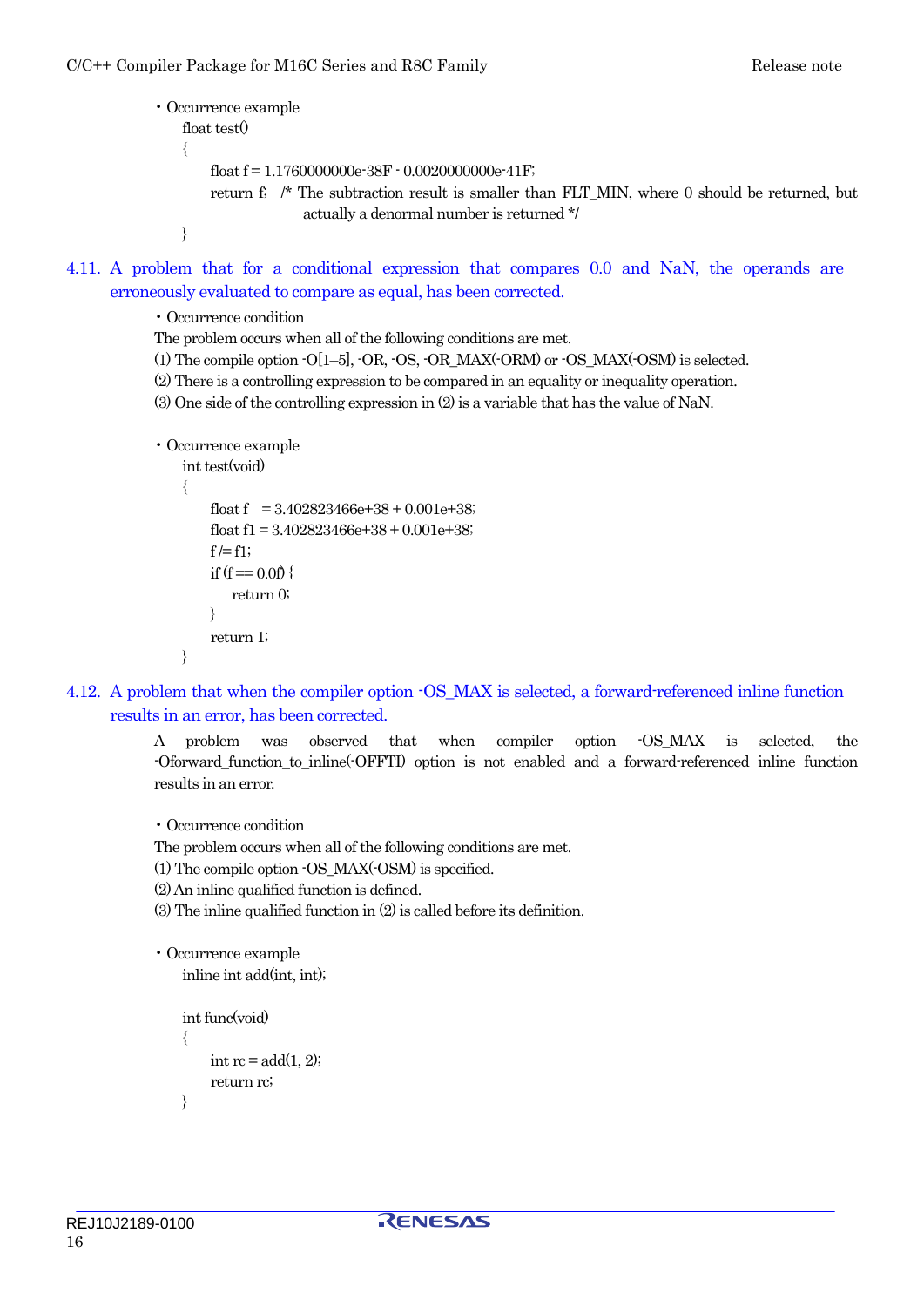```
 inline int add(int a, int b) 
 { 
     return a + b;
 }
```
- 4.13. A problem that an argument that has double-precision floating type in function declaration and has single-precision floating type in its definition is erroneously read, has been corrected.
	- Occurrence condition
	- The problem occurs when all of the following conditions are met.

(1) One of the following compiler options is used.

(2) A function that has an argument of double-precision floating type is declared.

(3) The argument in (2) is defined in an old form.

(4) The argument in (2) is defined to be single-precision floating type in its definition.

(5) The first access to the argument in (4) is a read.

```
• Occurrence example
```

```
 nc30 -c -O1 xxxx.c
```

```
 #include <stdio.h> 
     float func(double); 
     float func(f) 
           float f; 
     { 
           return f; 
     } 
     void main(void) 
\{float x = \text{func}(1.0);
          if (x = 1.0) {
                printf("OK\n"); 
          } else { 
                printf("NG\n"); 
 } 
     }
```
- 4.14. A problem that an argument defined to be \_Bool type in an old form function definition is erroneously read, has been corrected.
	- Occurrence condition
	- The problem occurs when all of the following conditions are met.

(1) A function is defined in an old form.

- (2) The argument to (1) is \_Bool type.
- (3) A value that the argument in (2) had before it was altered is read.
- (4) The value of the argument in (2) is an even number equal to or greater than 2.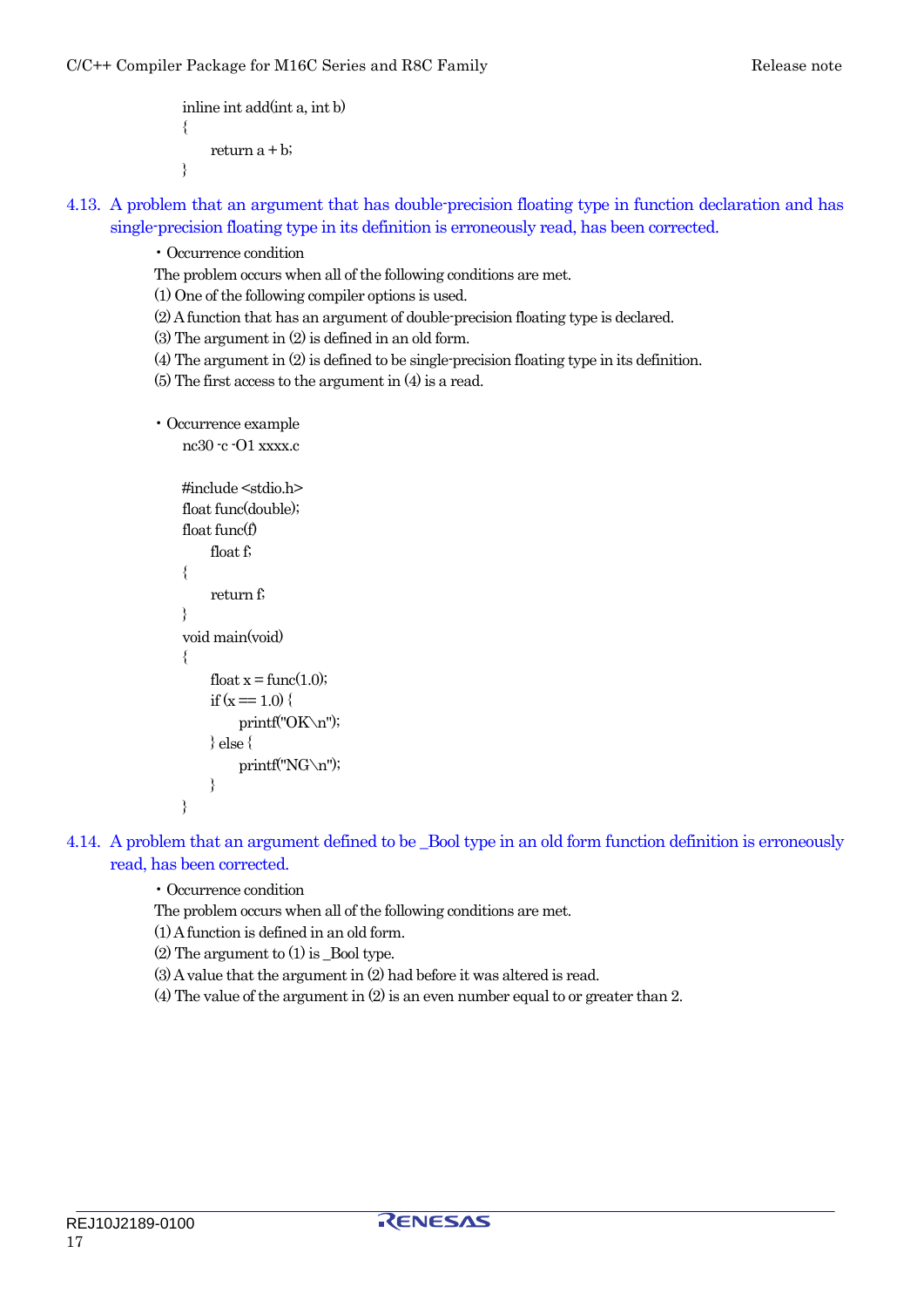```
• Occurrence example 
     #include <stdio.h> 
    Bool~func(x) _Bool x; 
     { 
          return x; 
 } 
     void main(void) 
\{Bool x = \text{func}(2);
         if (x = 1) {
               printf("OK\n"); 
          } else { 
               printf("NG\n"); 
          } 
     }
```
- 4.15. A problem that if the type of a switch statement controlling expression is signed char, control does not branch to the correct case label, has been corrected.
	- Occurrence condition
	- The problem occurs when all of the following conditions are met.
	- (1) The type of a switch statement controlling expression is signed char.
	- (2) The switch statement in (1) satisfies one of the following:
	- (a) The minimum value of a case value is  $-127$  and the maximum value is 127, wherein the case value is contiguous from –127 to 127 without a break.
	- (b) The minimum value of a case value is –128 and the maximum value is 126, wherein the case value is contiguous from –128 to 126 without a break
	- (c) The minimum value of a case value is  $-128$  and the maximum value is 127, wherein a total of 135 or more instances of the case statement (not including default) exists.
	- (3) The value of the controlling expression in (1) is smaller than zero.

```
• Occurrence example
```

```
 #include <stdio.h> 
signed char d = -1;
 void main( void ) 
 { 
    switch(d) {
        case -127 : printf( "NG...[-127]--->[\%d] \n\infty", d); break;
        case -1: printf("OK\n", d); break;
        ………
        case 127 : print(f "NG...[127]-->[%d] \n\infty", d); break;
 }
```
4.16. A problem that if, when initializing the structure of auto variables, a function is called that returns a structure, System Error is generated, has been corrected.

#### • Occurrence condition

- The problem occurs when all of the following conditions are met.
- (1) A function that returns a structure or union is declared.
- (2) The 1st argument to the function in (1) is passed via the stack.
- (3) The function in (1) is called to initialize auto variables.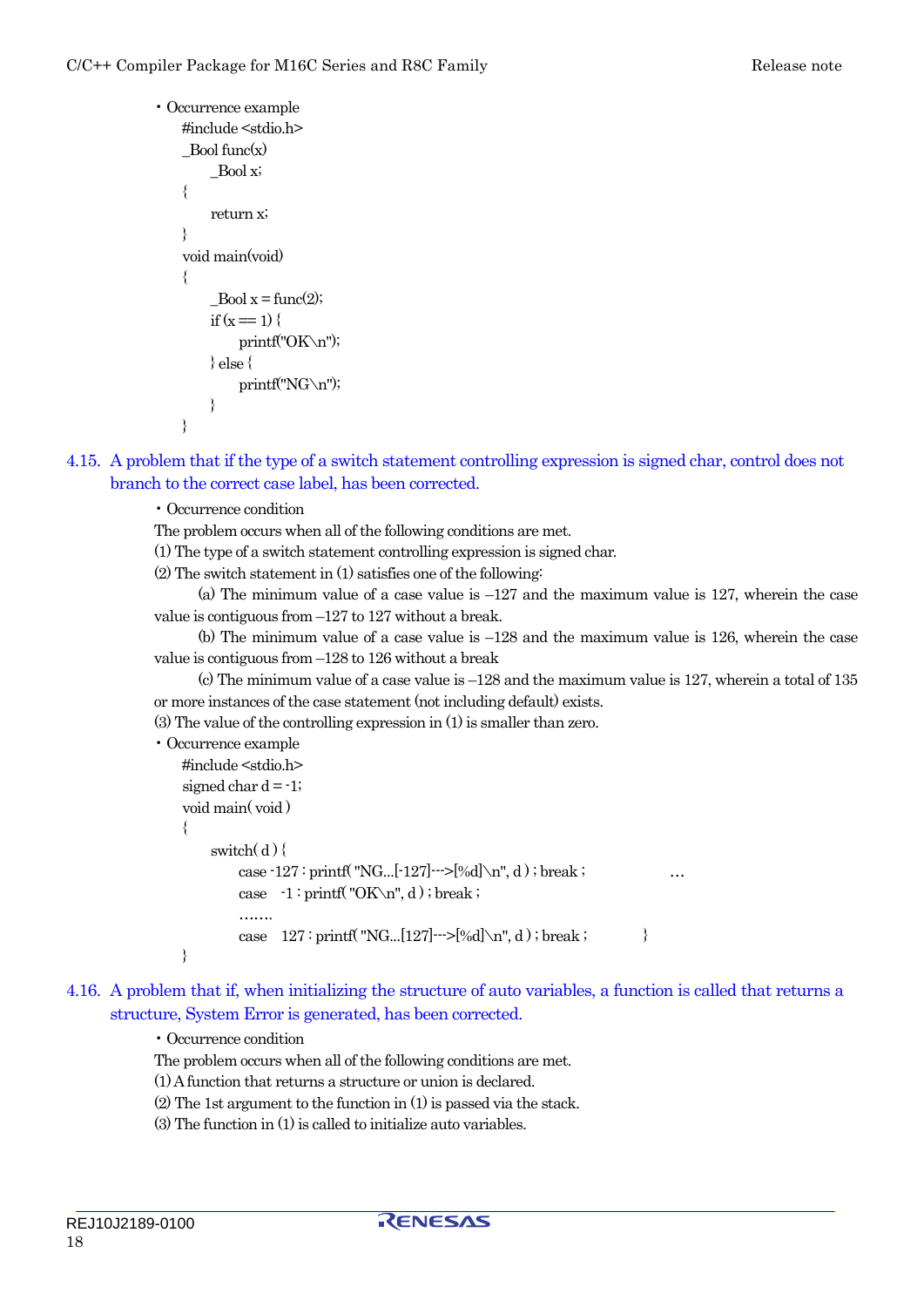```
• Occurrence example 
     struct S { 
           int i; 
           int j; 
     }; 
     struct S func(long); 
     int test(void) 
    \{struct S s = func(0x1234);
           return 1; 
     }
```
4.17. A problem that if, while the compile option -Oloop\_unroll(-OLU) is specified, an inline function call in a for statement is attempted, an assemble error results, has been corrected.

> A problem that if, while using the compile options -Oloop\_unroll(-OLU) and -Oforward\_function\_to\_inline(-OFFTI) in combination, a function call to be expanded in-line is written in an iteration statement whose loop is to be unrolled, an assemble error is generated, has been corrected. • Occurrence condition

The problem occurs when all of the following conditions are met.

(1) Both of the following compiler options are selected.

(2) In the compiler option -Oloop\_unroll(-OLU), a function call to be expanded in-line is written in a loop to be unrolled.

(Example1) A case where an inline-declared function is called in a loop

 (Example2) A case where the compiler option -Ostatic\_to-inline(-OSTI) is selected and a static-declared function is called in a loop

```
• Occurrence example
```

```
 int gi; 
inline void inline func(void)
 { 
     +qi;
 } 
 void func(void) 
 { 
     char i = 0;for(i = 0; i \le 4; i \ne +1){
           inline_func();
      } 
 }
```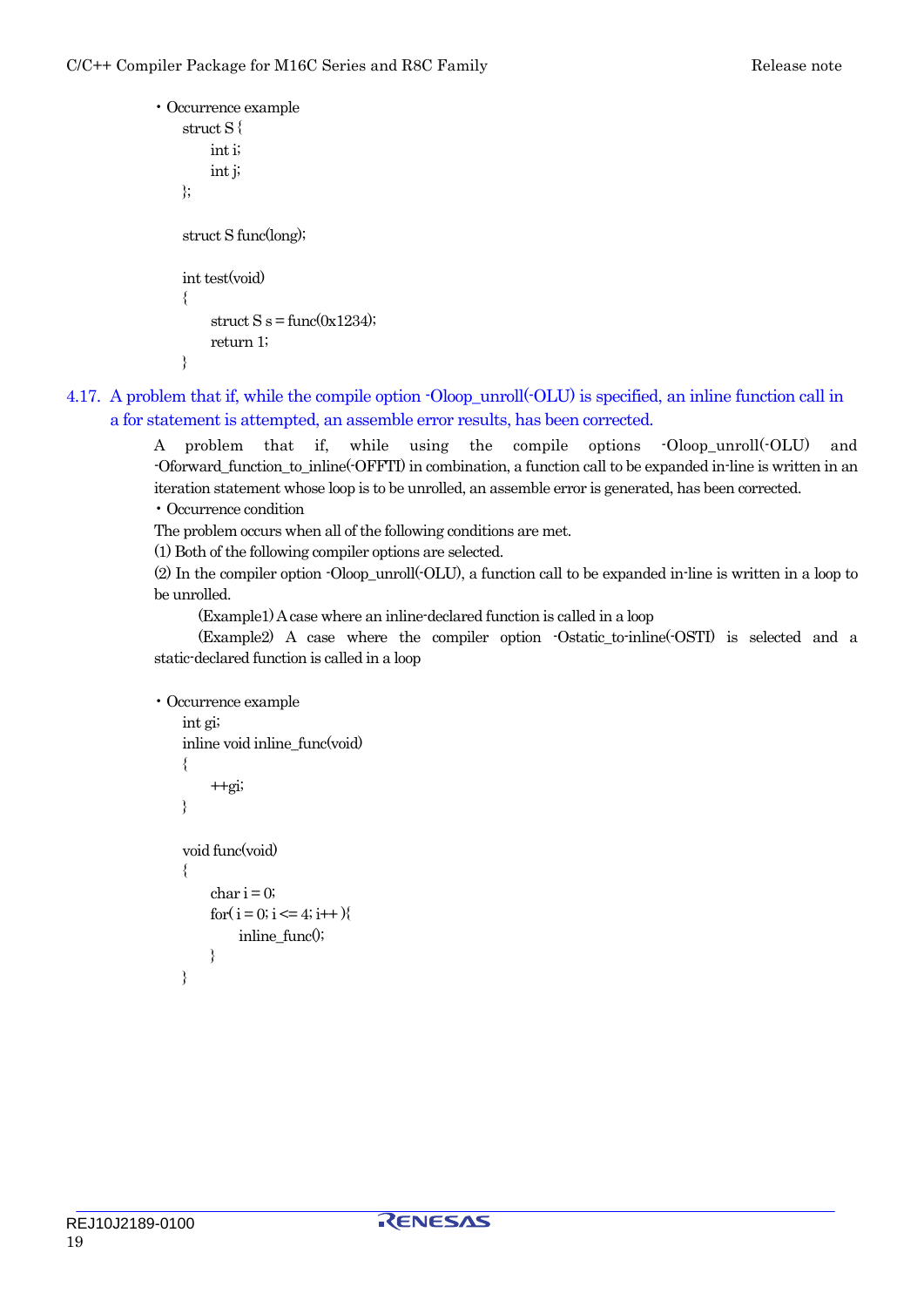<span id="page-19-0"></span>4.18. A problem that constants larger than LONG\_MAX written in a constant expression following #if or #elif were not correctly interpreted has been corrected.

```
Example: 
   #include <stdio.h> 
   void main() 
   { 
   #if 2147483648 > 0 
       printf("2147483648 > 0\n"); // Ver.6.xx
   #else 
       printf("2147483648 \leq 0\n"); // Ver.5.xx
   #endif 
   }
```
4.19. Precautions concerning the standard input/output functions have been corrected.

```
Where to contact: FAQ 
http://japan.renesas.com/support/faqs/faq_results/Q1000000-Q9999999/tools/coding_tools/compiler_100706a
.jsp
http://www.renesas.com/support/faqs/faq_results/Q1000000-Q9999999/tools/coding_tools/compiler_100706a.
jsp
```
4.20. Precautions concerning the assembler directives .id and .ofsreg have been corrected.

```
Where to contact: FAQ 
http://japan.renesas.com/support/faqs/faq_results/Q104601-Q104700/tool_faq_2005020701.jsp
http://www.renesas.com/support/faqs/faq_results/Q107401-Q107500/compiler_107459_en_GL.jsp
```
4.21. Precautions concerning the right shift operation have been corrected.

Where to contact: Tool news <http://tool-support.renesas.com/jpn/toolnews/070716/tn4.htm> http://tool-support.renesas.com/eng/toolnews/070716/tn4.htm

4.22. Precautions concerning the case where structure members are initialized by an expression that includes the sizeof operator have been corrected.

> Where to contact: Tool news <http://tool-support.renesas.com/jpn/toolnews/080716/tn2.htm> http://tool-support.renesas.com/eng/toolnews/080716/tn2.htm

4.23. Precautions concerning the case where the compile option -Ostack\_frame\_align(-OSFA) is used have been corrected.

> Where to contact: Tool news <http://tool-support.renesas.com/jpn/toolnews/070701/tn5.htm> http://tool-support.renesas.com/eng/toolnews/070701/tn5.htm

4.24. Precautions concerning the type definition of an incomplete-type structure or union have been corrected.

> Where to contact: Release note <http://tool-support.renesas.com/jpn/toolnews/100401/tn3.htm> http://tool-support.renesas.com/eng/toolnews/100401/tn3.htm

RENESAS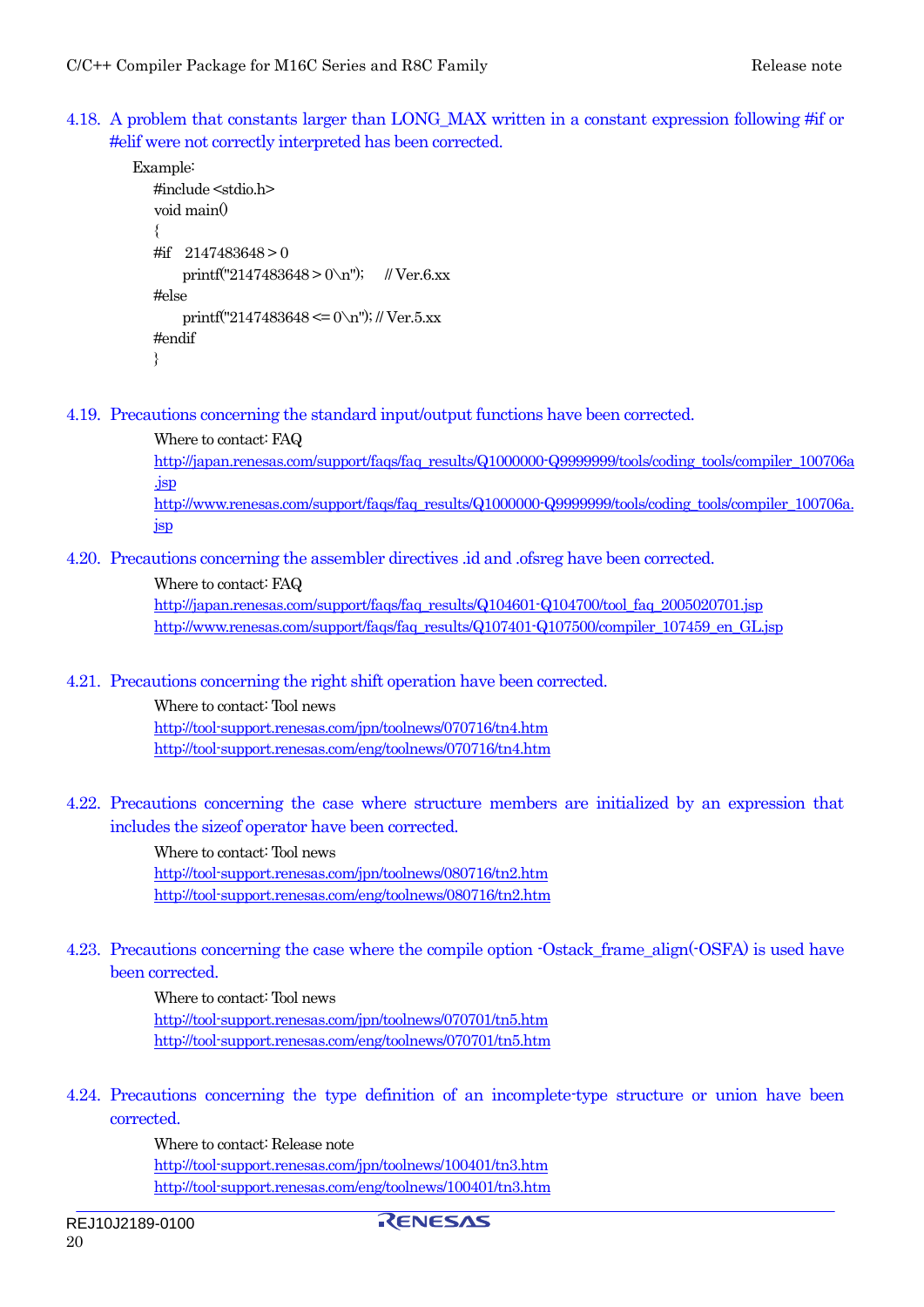### <span id="page-20-0"></span>C/C++ Compiler Package for M16C Series and R8C Family The Company Release note

### 5. Project conversion in the integrated development environment (High-performance Embedded

### Workshop, or HEW)

#### 5.1. Settings when you're using an assembler startup

The contents written in K.1.2, "HEW Project Conversion," in C/C++ Compiler User's Manual Appendix K, "Contents of Upgrade and Migration Method," apply to the setup method in cases when you're using the M16C series. Therefore, if you're using an assembler startup of the R8C family, you need to set the content given below in the optlnk option "-start" that specifies the start address of a section.

#### [Less than ROM 64K]

-start=data\_SE,bss\_SE,data\_SO,bss\_SO,data\_NE,bss\_NE,data\_NO,bss\_NO,istack,stack,heap/0400,rom\_NE,rom\_NO,data\_ SEI,data\_SOI,data\_NEI,data\_NOI,switch\_table,program,interrupt/0E000,vector/0FED8

#### [Over ROM 64K]

-start=data\_SE,bss\_SE,data\_SO,bss\_SO,data\_NE,bss\_NE,data\_NO,bss\_NO,istack,stack,heap/0400,rom\_NE,rom\_NO,data\_ SEI,data\_SOI,data\_NEI,data\_NOI,switch\_table,program,interrupt/04000,vector/0FED8,rom\_FE,rom\_FO/010000

\* The start address of each section needs to be changed to what you've set.

\* If you've added any section, they need to be added to the above setting.

How to set the option –start

z From the Build menu of HEW, select Renesas M16C Standard Toolchain → Linker → Category: Section.

| $\bullet$                                                                              | Select Add and in the ensuing "Add Sections," locate each section at the respective addresses. |  |  |  |  |  |
|----------------------------------------------------------------------------------------|------------------------------------------------------------------------------------------------|--|--|--|--|--|
| Address                                                                                | Section                                                                                        |  |  |  |  |  |
| data_SE,bss_SE,data_SO,bss_SO,data_NE,bss_NE,data_NO,bss_NO,istack,stack,heap<br>0x400 |                                                                                                |  |  |  |  |  |
| 0x0E000                                                                                | rom_NE,rom_NO,data_SEI,data_SOI,data_NEI,data_NOI,program,interrupt                            |  |  |  |  |  |
| 0x0FED8<br>Vector                                                                      |                                                                                                |  |  |  |  |  |

Mapping of each section is finished.

[Precautions]

It is possible that when you execute a build after you've finished mapping each section, an optlnk warning "L1323 (W) Section attribute mismatch: section name" will be output.

To avoid this warning, alter your source as described below.

• Comment out the address declaration (.ORG) for the section name in which the warning was generated. (In the above example, this applies to the section names "data\_SE," "rom\_NE" and "vector" in sect30.inc.)

• If the code written in sect30.inc below causes an assemble error, change "data\_SE\_top" written in the operand of the assembler directive ".EQU" to the start address value of "data\_SE."

; SBDATA area definition

.glb  $SB$ \_\_SB\_\_ .equ data\_SE\_top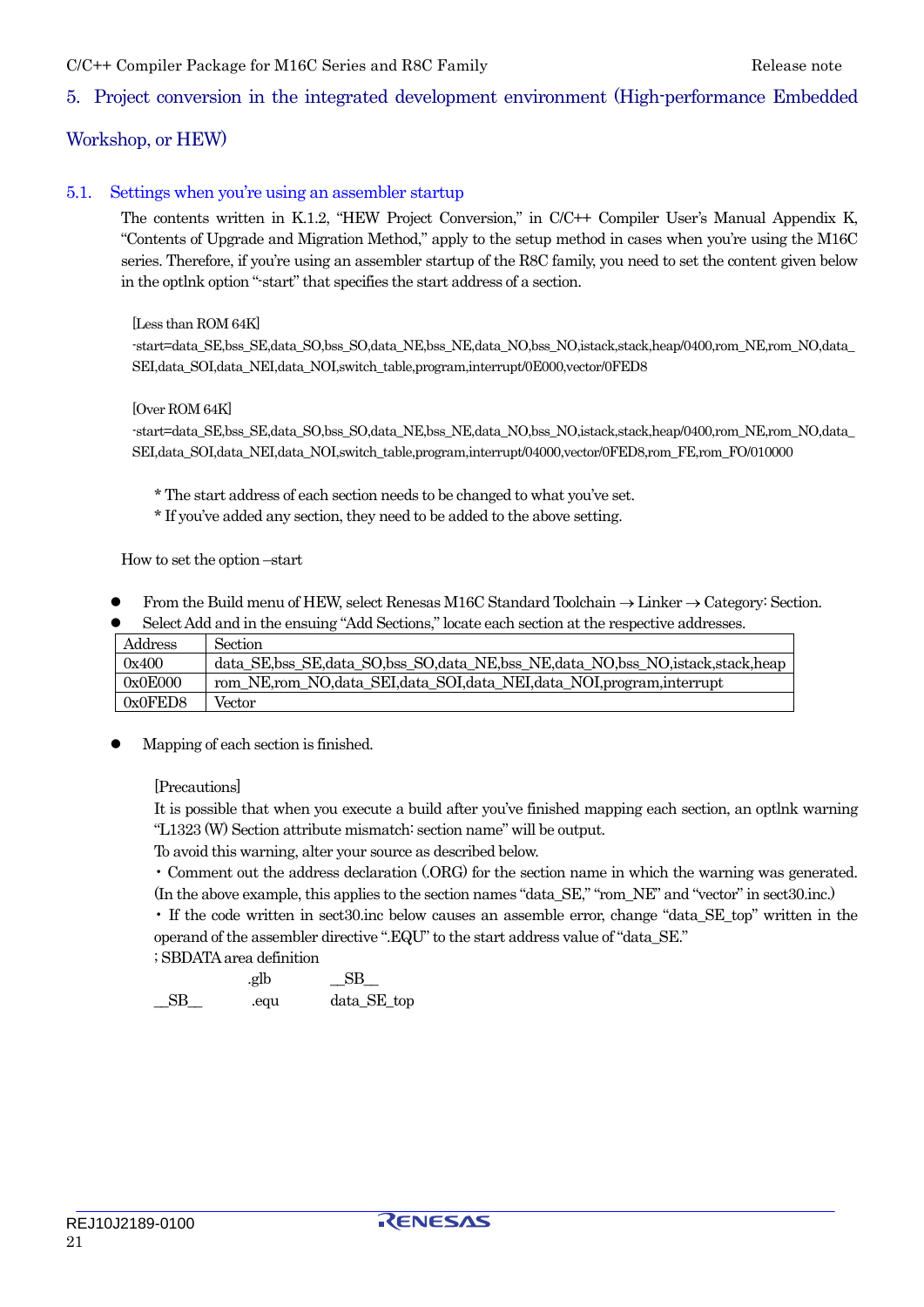### <span id="page-21-0"></span>6. List of Software Versions

The software versions included with the C/C++ compiler package V.6.00 are listed below.

- nc30.exe V.7.00.01.000
- $\bullet$  rcfrt.exe  $V.3.10.1$
- $\bullet$  ccom30.exe  $V.6.00.02.000$
- $aopt30.exe$  V.1.05.02.000
- $\bullet$  shauto.exe  $V.1.00.00.000$
- $\bullet$  as 30.exe  $V.6.00.01.000$
- mac30.exe  $V.3.44.01.000$
- $\bullet$  pre30.exe  $V.1.12.01.000$
- $\bullet$  asp30.exe  $V.6.00.04.000$
- $\bullet$  optlnk.exe  $V.10.01.00.000$
- lb30.exe V.1.02.00.000
- $\bullet$  ieee-lmc30.exe  $V.4.03.00.000$
- $\bullet$  utl30.exe  $V.1.01.02$
- $\bullet$  lbg30.exe  $V.1.00.000$
- $\bullet$  conv30.exe  $V.1.00.00.000$
- $\bullet$  elvconv.exe  $V.1.00.00.000$
- $\bullet$  prelnk.exe  $V.1.3.0.0$

# 7. A Guide to Porting Projects Created with TM to High-performance Embedded Workshop Ver.4

This document explains how to port projects created with TM Ver.2.xx or Ver.3.xx into High-performance Embedded Workshop Ver.4.

For how to port projects from TM to High-performance Embedded Workshop (NC30WA Ver. 6.xx), see the FAQ section of the Renesas' development tools page.

### 7.1. Summary

To port projects created using TM Ver.2.xx or Ver.3.xx into High-performance Embedded Workshop Ver.4, the Import Makefile function of High-performance Embedded Workshop is used. This function can create projects from such items of information as source files and build options described in the specified makefile files.

In TM, project files are created in the makefile format executable in GNU make format. When project files created with TM are selected as makefile files using High-performance Embedded Workshop Import Makefile function, they are converted to files that can run in High-performance Embedded Workshop. In addition to TM project files, the Import Makefile function can also convert files in the makefile formats for hmake, nmake, and gmake to High-performance Embedded Workshop projects.

### 7.2. Porting Procedure

To port projects created using TM into High-performance Embedded Workshop, perform the following steps:

- 1. Open the File menu and select the New Workspace command.
- 2. The New Project Workspace dialog box opens.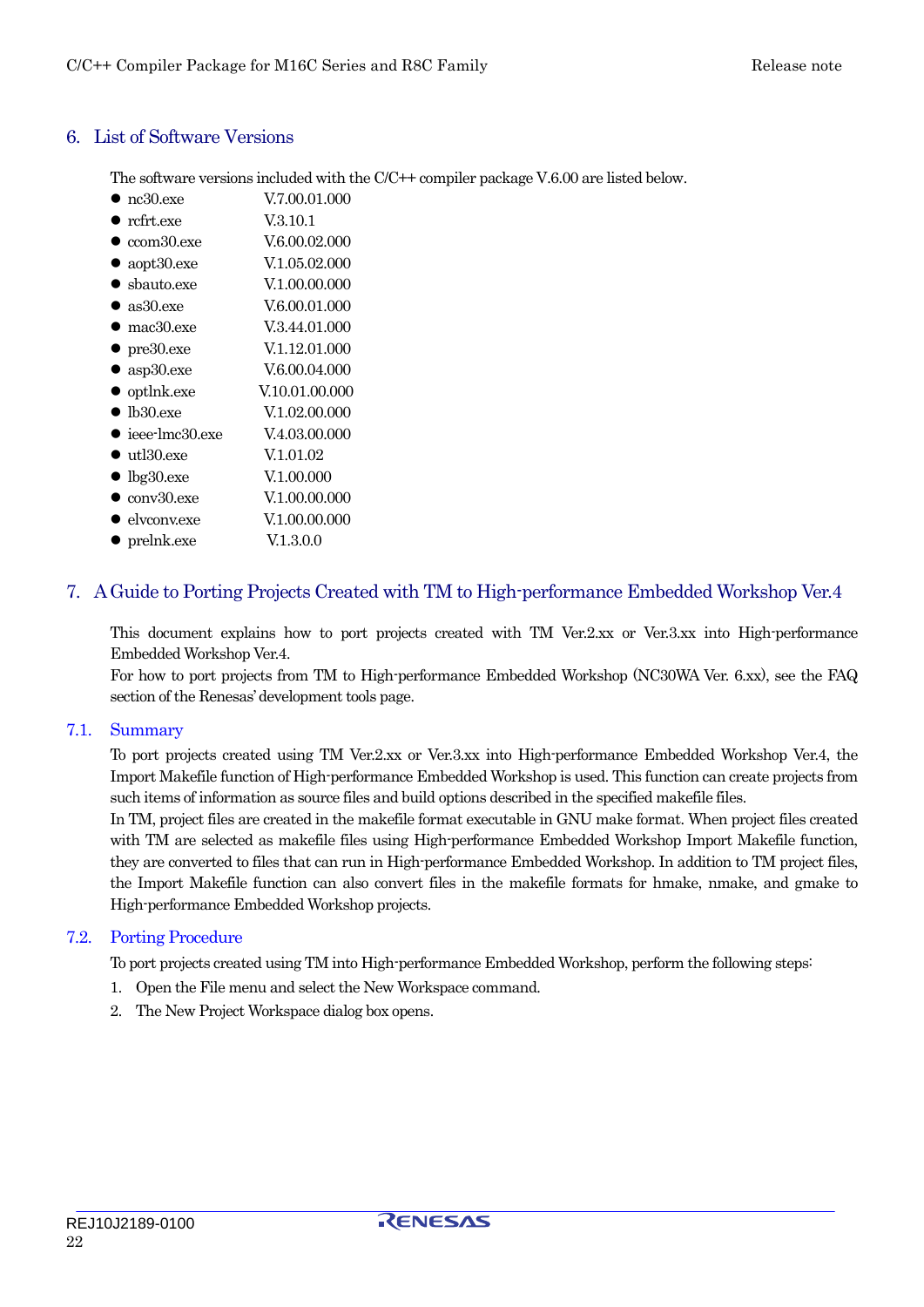| <b>New Project Workspace</b>                                                                                 |                                                                                                                                                                                                               |        |
|--------------------------------------------------------------------------------------------------------------|---------------------------------------------------------------------------------------------------------------------------------------------------------------------------------------------------------------|--------|
| Projects<br><b>B</b> Application<br><b>B</b> Empty Application<br>Inport Makefile<br>3<br>$\bigcirc$ Library | Workspace Name:<br>(5)<br>Project Name:<br>Directory:<br>$\overline{(4)}$<br>G:\Program Files\Renesas\Hew<br>CPU family:<br>(1)<br>M16C<br>$(2)$ Tool chain:<br>Renesas M16C Standard<br>$\blacktriangledown$ | Browse |
| Properties                                                                                                   | (6)                                                                                                                                                                                                           |        |
|                                                                                                              | 0K                                                                                                                                                                                                            | Cancel |

Figure 1 New Project Workspace Dialog Box

- z Select the type of CPU used in the TM project from the Type of CPU drop-down list.
- Select the tool chain (cross tool) used for the TM project from the Toolchain drop-down list. The names of tool chains and corresponding cross tools are shown in Table 1.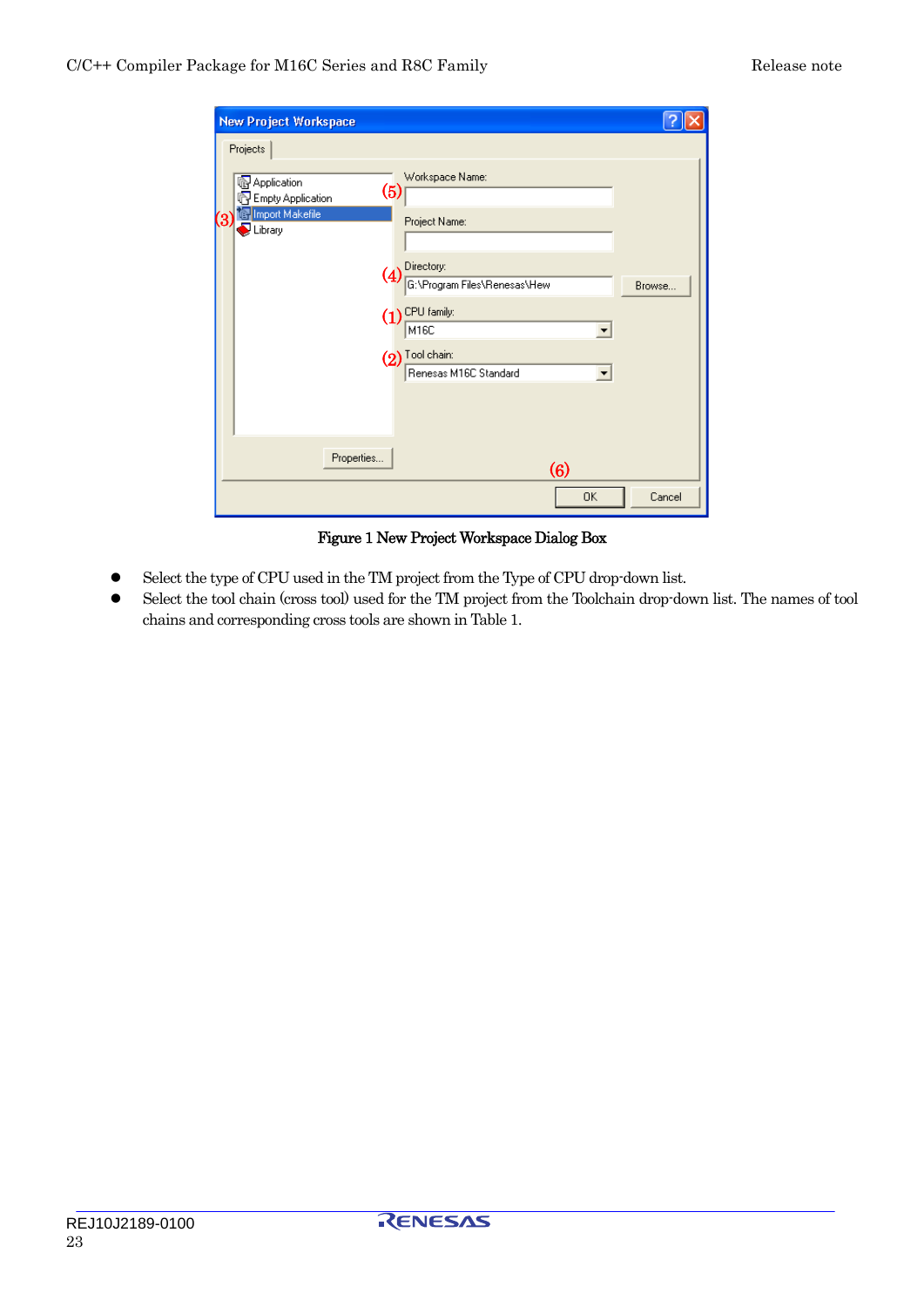| Tool Chain            | Cross Tool |
|-----------------------|------------|
| Renesas M16C Standard | NC30WA     |
| Renesas R8C Standard  | NC8C       |
| Renesas M32C Standard | NC308WA    |
| Renesas M32R Standard | CC32R      |

Table 1 Tool Chains and Corresponding Cross Tools

- Select Import Makefile from the Project list.
- Type the directory path in the Directory text box.
- Type the workspace name in the Workspace Name text box. The same name will be automatically entered as the project name in the Project Name text box.
- **•** Click **OK**.
- 3. You should now be able to see the New Project-1/4-Import Makefile wizard.

| New Project-1/4-Import Makefile |                                                                                                                                                                |
|---------------------------------|----------------------------------------------------------------------------------------------------------------------------------------------------------------|
| THE<br>(2)<br>(1)<br>0000<br>۵  | Makefile path:<br>Start<br>Import options<br>Source files:<br>(3)<br>Project<br>۰.<br>C source file<br>Add<br>Assembly source file<br>$x_{\text{c}}$<br>Remove |
| $\sigma$                        | Show file path                                                                                                                                                 |
| $\bf(4)$<br>< Back              | Finish<br>Cancel<br>Next >                                                                                                                                     |

Figure 2 New Project-1/4-Import Makefile Wizard

- Select the Import options check box; this will enable information on build options (compiling and assembling options etc.) to be used to create High-performance Embedded Workshop projects. If you clear the Import options check box, the above information is neglected and not used in High-performance Embedded Workshop.
- Type the name of the TM project file (with extension .tmk) in the Makefile path text box. As soon the name is input, the specified file is analyzed, and upon analysis completion, the analyzed source files are displayed in a tree structure in the Source files box. Click the Start button to analyze the specified file again.
- z If there are any errors in the analysis results (tree structure in the Source files box), rectify the tree structure with the Add and Remove buttons.
- Click Next.
- 4. Follow the instructions according to the Wizard as it continues in the procedure.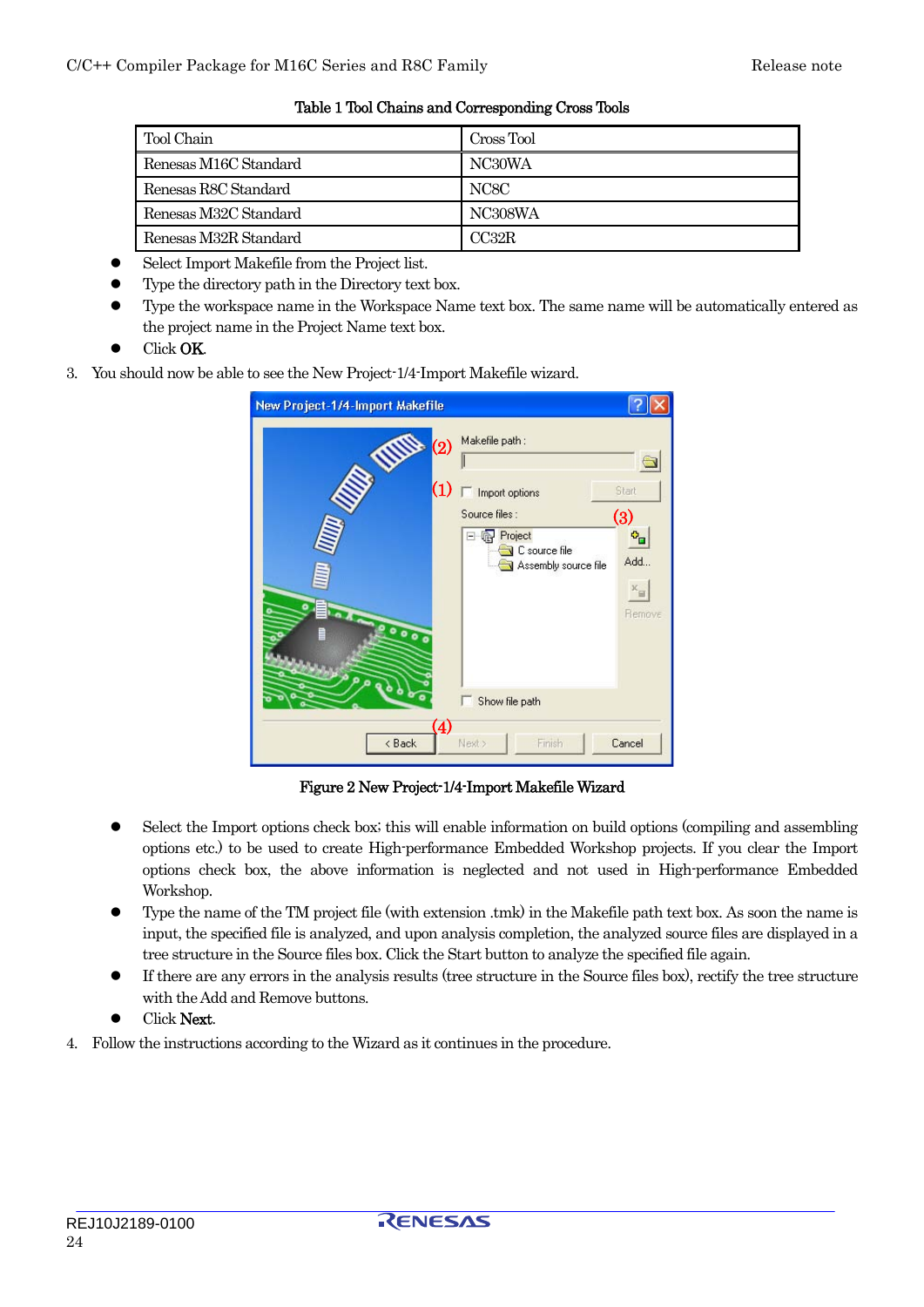### <span id="page-24-0"></span>7.3. Usage Notices

7.3.1. TM-to-High-performance Embedded Workshop Portable and Non-Portable Information

When you port a project created using TM into High-performance Embedded Workshop, not all the components of the project can be ported.

Portable information is as follows:

- Paths of assembler source files
- $\bullet$  Paths of C-language source files
- $\bullet$  Assembling options
- $\bullet$  C-compiling options
- Linking options (except linkage order)

Non-Portable Information:

- $\bullet$  Linkage order
- $\bullet$  Tool configurations, dependencies, and options other than Assembler, C Compiler, Linker

To transfer these items, edit the High-performance Embedded Workshop project as described in Section 3.4 and further after processing the Import Makefile.

#### 7.3.2. Cross Tools

Import Makefile cannot enable all cross tool versions for use in High-performance Embedded Workshop projects regardless of whether they are used with TM or not; only the following cross tools versions are valid for High-performance Embedded Workshop projects:

NC30WA: V.5.20 Release1 … V.5.45 Release 01

#### 7.3.3. High-performance Embedded Workshop Versions

When TM projects are ported into High-performance Embedded Workshop, information portable to High-performance Embedded Workshop varies according to the High-performance Embedded Workshop version. The information that can be ported from each cross tool to various High-performance Embedded Workshop versions are shown in Table 2.

|        |                  | High-perfor<br>mance<br>Embedded<br>Workshop |           |           |           |        |
|--------|------------------|----------------------------------------------|-----------|-----------|-----------|--------|
|        |                  | $-V.3.01.02$                                 | V.3.01.04 | V.3.01.05 | V.3.01.06 | V.4.00 |
| NC30WA | V.5.20 Release1  |                                              | В         | В         | в         | A      |
|        | V.5.30 Release1  | В                                            | B         | B         | В         | А      |
|        | V.5.30 Release02 |                                              |           |           |           | А      |

Table 2 Portable Information and Corresponding High-performance Embedded Workshop Versions

A: All the items of information listed in Section 3.1 are portable.

B: Only the paths of assembler and C-language source files are portable.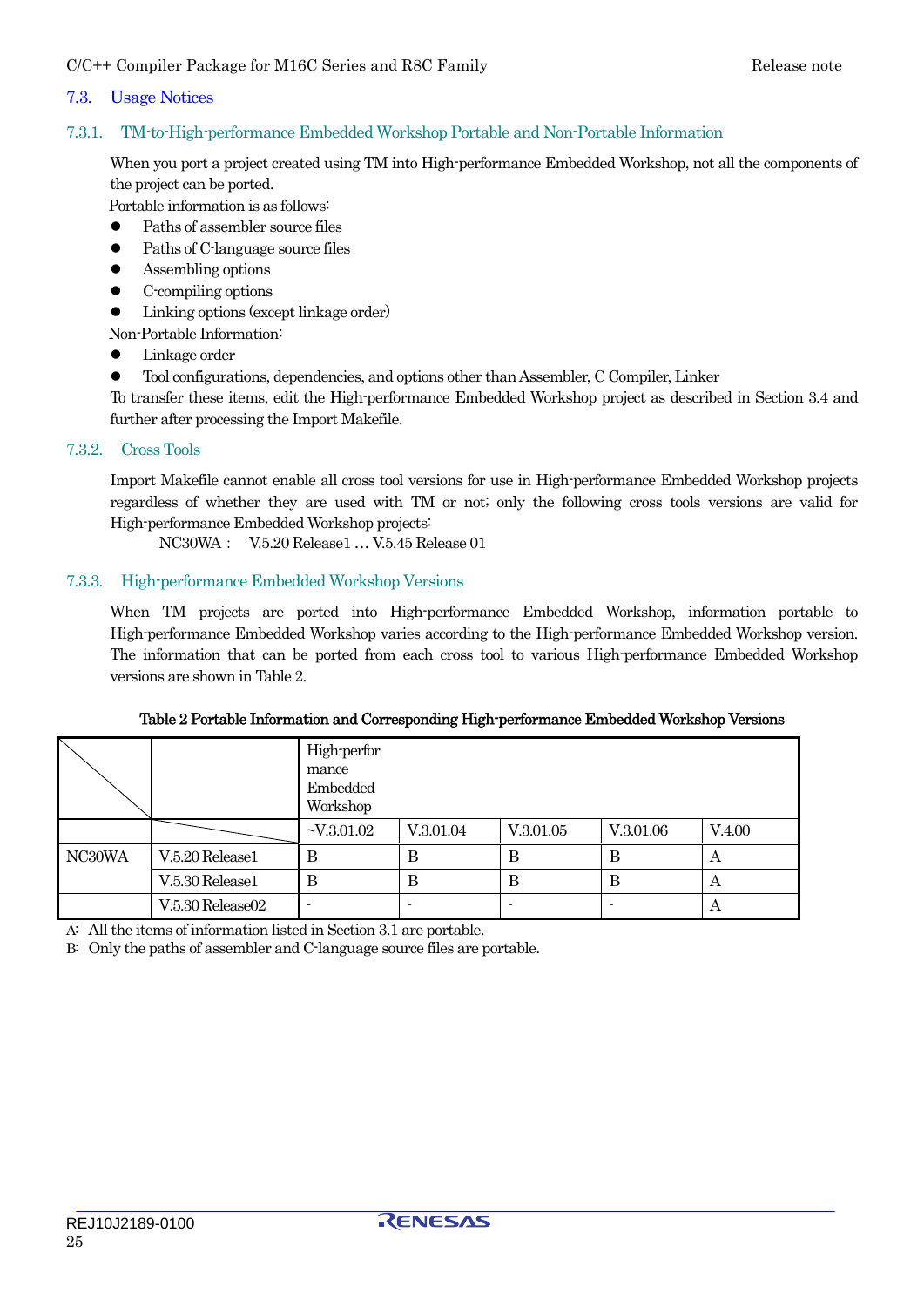#### <span id="page-25-0"></span>C/C++ Compiler Package for M16C Series and R8C Family Release note

#### 7.3.4. Load Module Converter

Import Makefile cannot port the information contained in any load module converter (for example, information on options, command executions, or dependencies) into the High-performance Embedded Workshop project. If using a load module converter to create projects in TM, change the settings of the load module converter as follows after completing the Makefile processing:

- 1. Open the Build menu and select the Build Phases command.
- 2. The Build Phases dialog box will open.

| <b>Build Phases</b>                             |           |  |  |  |  |
|-------------------------------------------------|-----------|--|--|--|--|
| Build Order<br>Build File Order   File Mappings |           |  |  |  |  |
| Build phase order:                              |           |  |  |  |  |
| <b>⊽M16C C Compiler</b>                         | Add       |  |  |  |  |
| <b>⊽M16C Assembler</b><br><b>ØM16C Linker</b>   | Modify    |  |  |  |  |
| M16C Load Module Converter<br>M16C Librarian    | Remove    |  |  |  |  |
| M16C Configurator                               | Move Up   |  |  |  |  |
| M16C Jump table Composer                        | Move Down |  |  |  |  |
| ×<br>∢<br>$\rm III$                             | Import    |  |  |  |  |
|                                                 |           |  |  |  |  |
| (၇<br><b>OK</b>                                 | Cancel    |  |  |  |  |

### Figure 3 Build Phases Dialog Box

- Select the Mxxx Load Module Converter check box from the Order of Build Phases list.
- Click OK.
- 3. Open the Build menu and select Renesas Mxxx Standard Toolchain.
- 4. The Renesas Mxxx Standard Toolchain dialog box appears.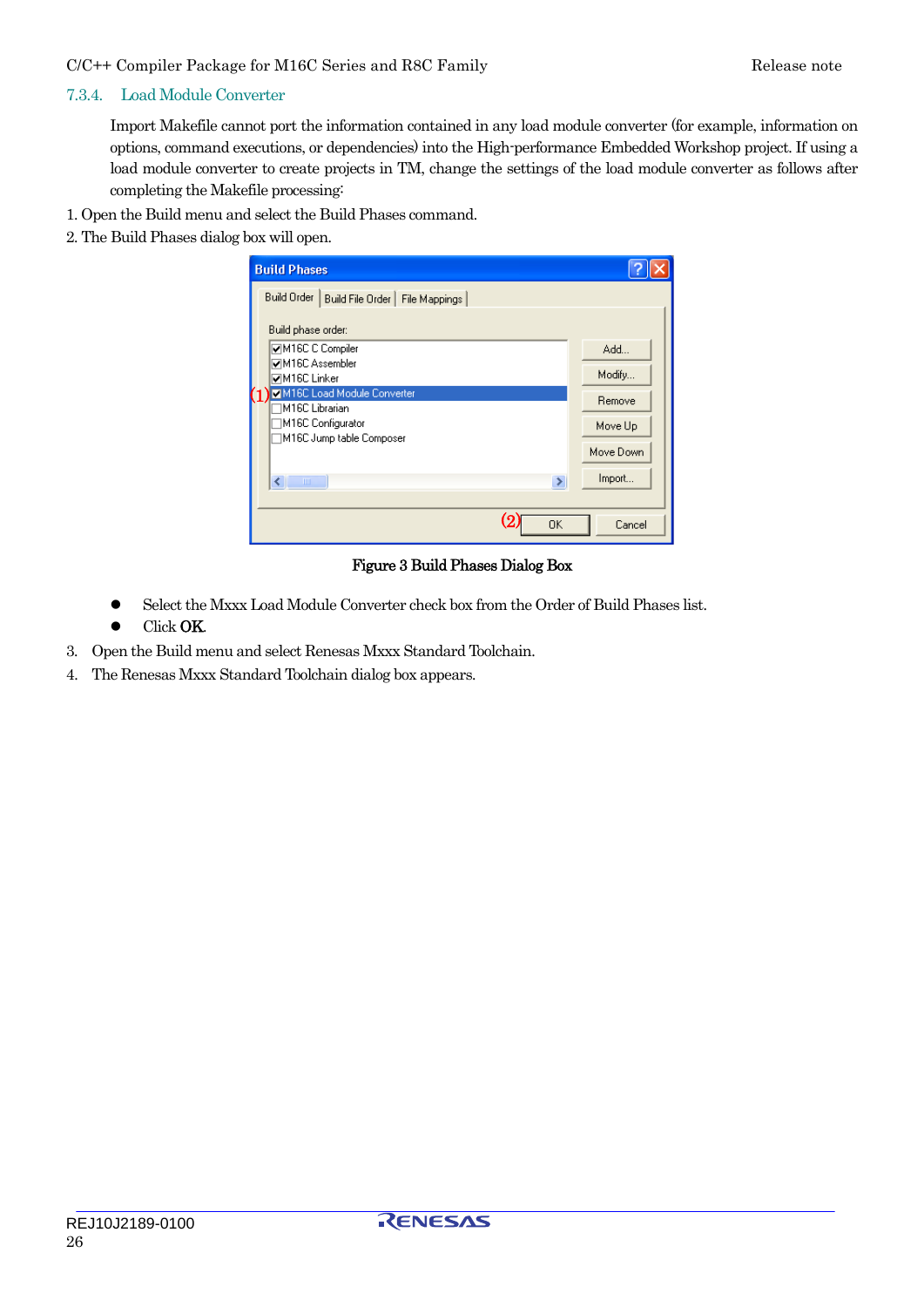<span id="page-26-0"></span>

| <b>Renesas M16C Standard Toolchain</b> |                                                                                |
|----------------------------------------|--------------------------------------------------------------------------------|
| Configuration:                         | $\textstyle{(1)}$<br>M⊀∥⊁<br>Assembly   Link<br>  Librarian<br>Lmc<br>C<br>Cfg |
| Debug                                  | $\mathcal{O}$ ategory:<br>Output                                               |
| All Loaded Projects<br>test            | Format:<br>Motorola S type format<br>▼                                         |
| C source file<br>Ė<br>Ė                | $\Box$ [-E] Sets the starting address :<br>0x00000000                          |
| Assembly source file                   | Ⅳ [-L] Selects maximum length of data record area                              |
|                                        | □ [-A] Specifies output data range :                                           |
|                                        | $\Box$ End address :<br>Start address:<br>0x00000000<br>0x00FFFFFF<br>壹        |
|                                        |                                                                                |
|                                        | [-0] Specifies output file name :                                              |
|                                        | \$[CONFIGDIR]\\$[PROJECTNAME].mot<br>Modify                                    |
|                                        | Options Lmc:                                                                   |
|                                        | -L -O \$(CONFIGDIR)\\$(PROJECTNAME).mot                                        |
| ≮∥<br>$\mathbf{m}$<br>⋟                |                                                                                |
|                                        | (3)<br><b>OK</b><br>Cancel                                                     |

Figure 4 Renesas M16C Standard Toolchain Dialog Box

- Click the Lmc tab.
- Select the Category type from the Category drop-down list.
- **•** Click **OK**.

### 7.3.5. Other Tools

Import Makefile cannot port any information (options, command executions, dependencies) contained in tools other than the assembler, C compiler, and linker. If any tools other than the assembler, C compiler, linker, and load module converter are used to create projects in TM, custom build phases must be created in High-performance Embedded Workshop. Custom build phases are specifically for operating other tools before, after, or during standard builds (in the assembler, C compiler, and linker).

For more details, see Section 3.2 "Creating Custom Build Phases" in the High-performance Embedded Workshop 4 User's Manual. The following is provided as an example of how to register the cross-reference generation tool xrf30 with High-performance Embedded Workshop.

- 1. Open the Build menu and select the Build Phases command.
- 2. The Build Phases dialog box appears; click Add.

| <b>Build Phases</b>                             |             |
|-------------------------------------------------|-------------|
| Build Order<br>Build File Order   File Mappings |             |
| Build phase order:                              |             |
| M16C C Compiler                                 | Add         |
| <b>⊽M16C Assembler</b><br><b>⊽M16C Linker</b>   | Modify      |
| ☑M16C Load Module Converter                     |             |
| IM16C Librarian                                 | Remove      |
| M16C Configurator                               | Move Up     |
| M16C Jump table Composer                        | Move Down   |
|                                                 |             |
| k.<br>IIII                                      | Import<br>× |
|                                                 |             |
| 0K                                              | Cancel      |

Figure 5 Build Phases Dialog Box

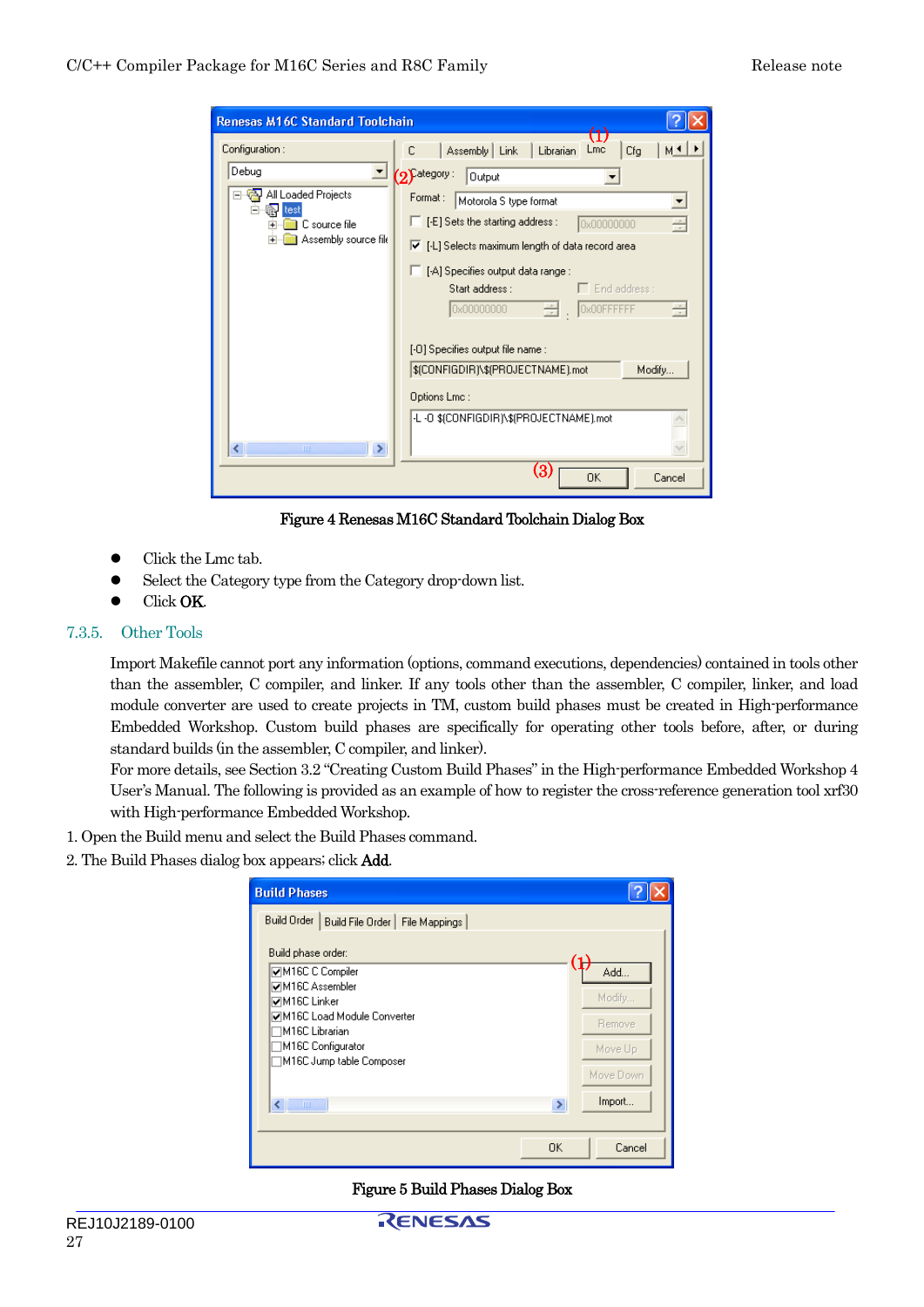C/C++ Compiler Package for M16C Series and R8C Family Release note

3. The New Build Phase- Step 1/4 wizard opens. Follow the instructions to register the tool as follows:

| New Build Phase - Step 1 of 4 |                                                                                                           |                                                |        |
|-------------------------------|-----------------------------------------------------------------------------------------------------------|------------------------------------------------|--------|
|                               | What type of phase would you like to add?<br>C Create a new custom phase<br>Add an existing system phase: |                                                |        |
|                               | System Phase                                                                                              | Version                                        |        |
|                               |                                                                                                           | $\textcircled{\textsc{1}}$<br>Next ><br>< Back | Cancel |

Figure 6 New Build Phase- Step 1/4 Wizard

• Click Next (the Create a New Custom Phase check box is selected by default); the New Build Phase-2/4 Step wizard opens.

| New Build Phase - Step 2 of 4 |                                                                                                                                                                             |  |
|-------------------------------|-----------------------------------------------------------------------------------------------------------------------------------------------------------------------------|--|
|                               | What type of phase would you like to create?<br>Multiple phase:<br>(၇)                                                                                                      |  |
|                               | The command is applied to each file in a file group.<br>An example of this type of tool is a compiler or assembler.<br>Select input file group:<br>(3) Assembly source file |  |
|                               | Single phase:<br>The command is only ever executed once per build.<br>An example of this type of tool is a linker.<br>Cancel<br>Next ><br>< Back                            |  |

Figure 7 New Build Phase- Step 2/4 Wizard

- $\bullet$  In this wizard, select the Multiple Phase check box.
- Select Assembly Source file from the Select input file group.
- Click Next; the New Build Phase- Step 3/4 wizard opens.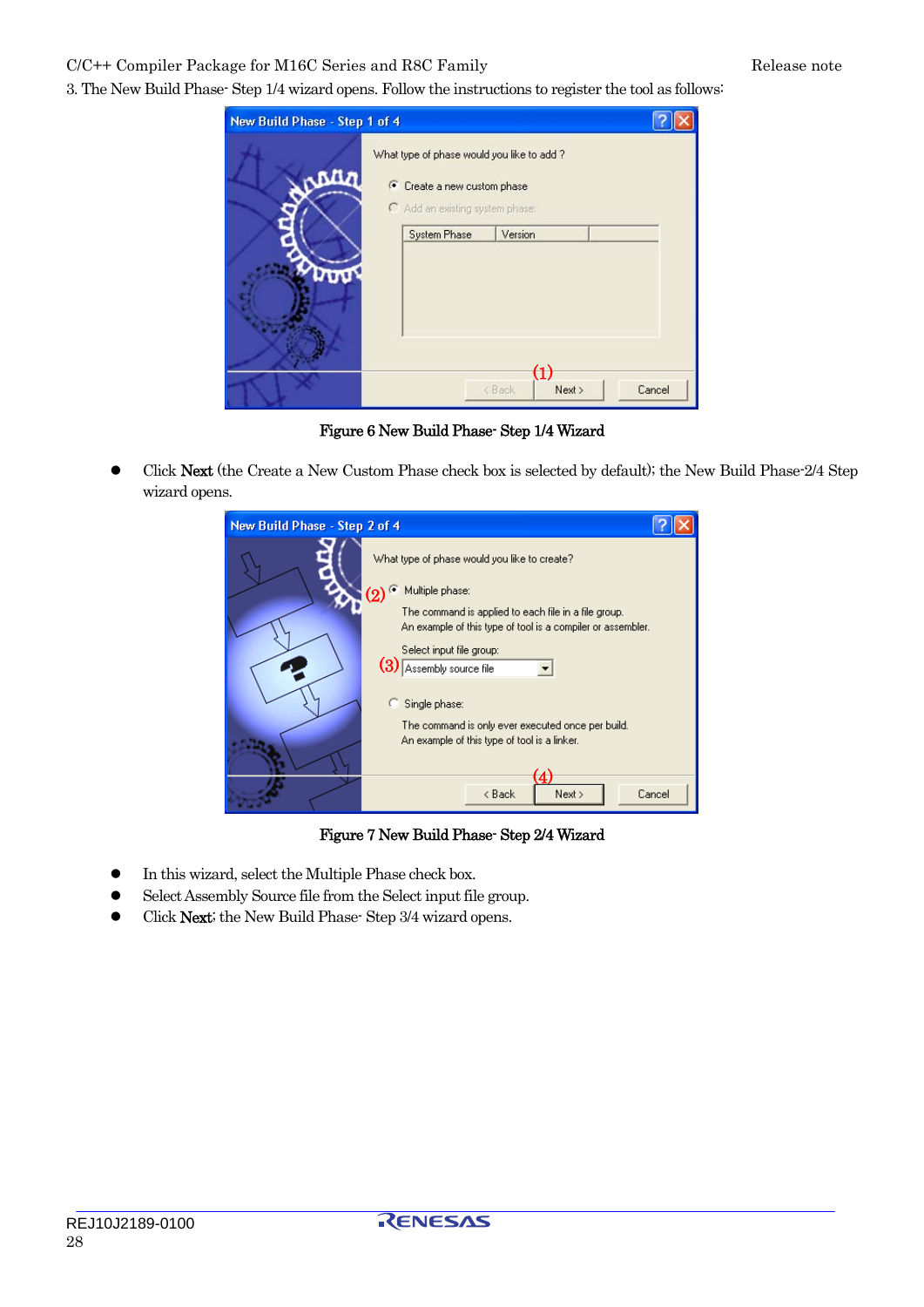| New Build Phase - Step 3 of 4 |                                     |        |
|-------------------------------|-------------------------------------|--------|
|                               | Phase name:<br>xrf30<br>(5)         |        |
|                               | Command (excluding parameters):     | Browse |
|                               | Default options:<br>\$(FULLFILE)    |        |
|                               | Initial directory:<br>\$(CONFIGDIR) | Browse |
|                               | (6)<br>Next ><br>< Back             | Cancel |

Figure 8 New Build Phase- Step 3/4 Wizard

- Type xrf30 and its fullpath name in the Phase Name and the Command text box.
- Click Next; the New Build Phase- Step 4/4 wizard opens.



Figure 9 New Build Phase- Step 4/4 Wizard

- In this wizard, enter the necessary environment variables in the list.
- Select "Read Output On Fly" check box.
- Click Finish.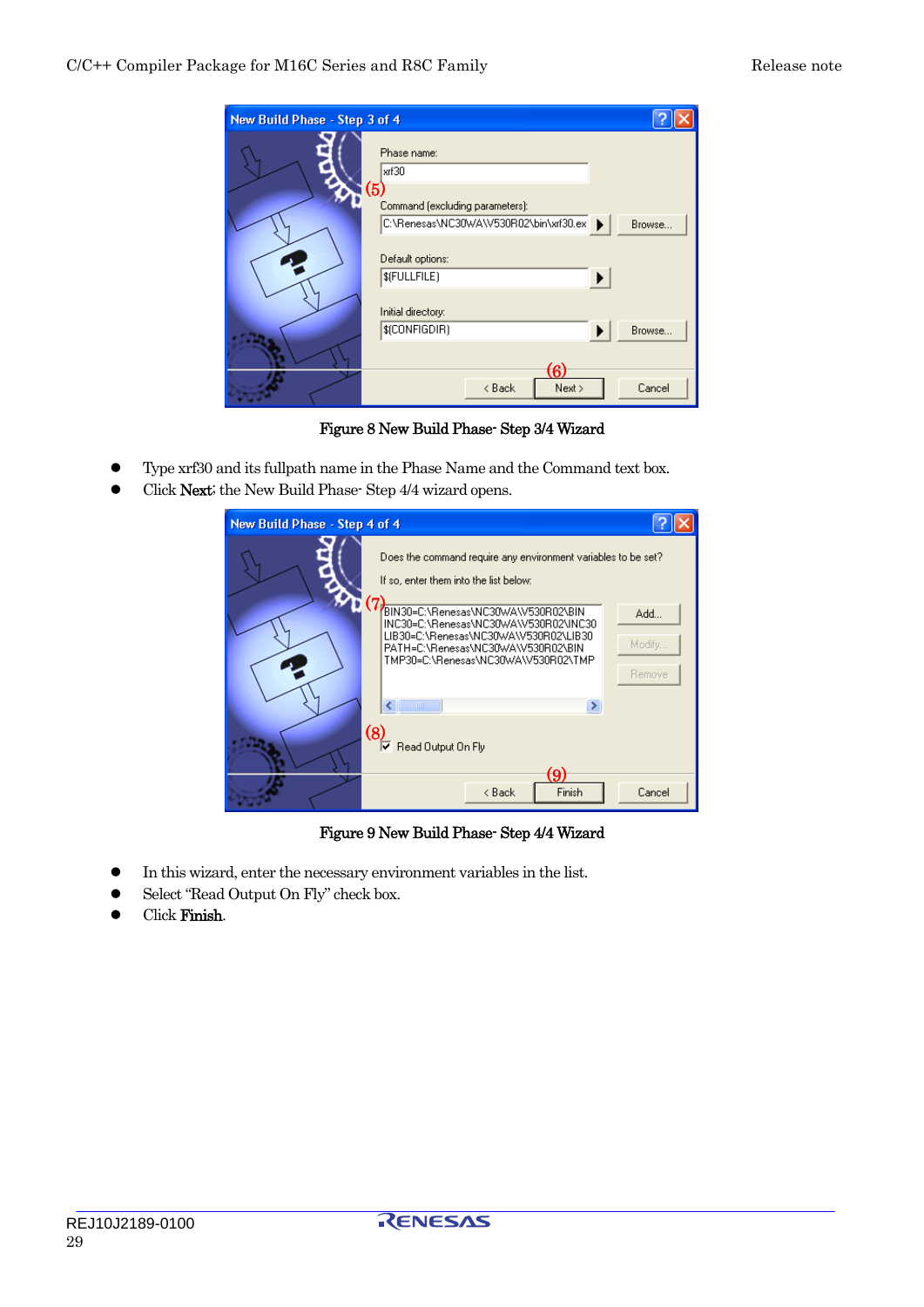### C/C++ Compiler Package for M16C Series and R8C Family Release note

4. You return to the Build Phases dialog box at this point, where you can see that xrf30 has been registered as a build phase at the end of the Order of Build phase order.

|                  | <b>Build Phases</b>                                            |                   |           |
|------------------|----------------------------------------------------------------|-------------------|-----------|
|                  | (3)<br><b>Build Order</b><br>Build File Order<br>File Mappings |                   |           |
|                  | Build phase order:                                             |                   |           |
|                  | <b>⊽M16C C Compiler</b><br><b>ØM16C Assembler</b>              |                   | Add       |
| $\mathfrak{c}_1$ | $x$ r30                                                        |                   | Modify    |
|                  | <b>⊽M16C Linker</b><br>☑M16C Load Module Converter             |                   | Remove    |
|                  | M16C Librarian<br>M16C Configurator                            | $\left( 2\right)$ | Move Up   |
|                  | M16C Jump table Composer                                       |                   | Move Down |
|                  | ∢<br>m                                                         | ×                 | Import    |
|                  |                                                                |                   |           |
|                  |                                                                | ΟK                | Cancel    |

Figure 10 Build Phases Dialog Box (Build Order Tab)

- Select xrf30 from the Order of Build phase order.
- Click **Move Up** to move xrf30 next to the assembler name (see Figure 10).
- Click the Build File Order tab.

| <b>Build Phases</b>                 |                                  |        |
|-------------------------------------|----------------------------------|--------|
| <b>Build Order</b>                  | Build File Order   File Mappings |        |
| File group:<br>Assembly source file | Phase order:<br>☑M16C Assembler  |        |
| C source file                       | $x$ is $30$<br>(4)               |        |
|                                     |                                  |        |
|                                     |                                  |        |
|                                     | $\leftarrow$                     | $\,$   |
|                                     | <b>OK</b>                        | Cancel |

Figure 11 Build Phases Dialog Box (Build File Order Tab)

- Select the xrf30 check box in the Order of Phase order.
- Click OK.
- 5. Open the Options menu and select the xrf30 command.

6. The xrf30 Options dialog box appears; select options as necessary. This setting executes xrf30 for all assembler source files after assemble is completed at a build (before linking files).